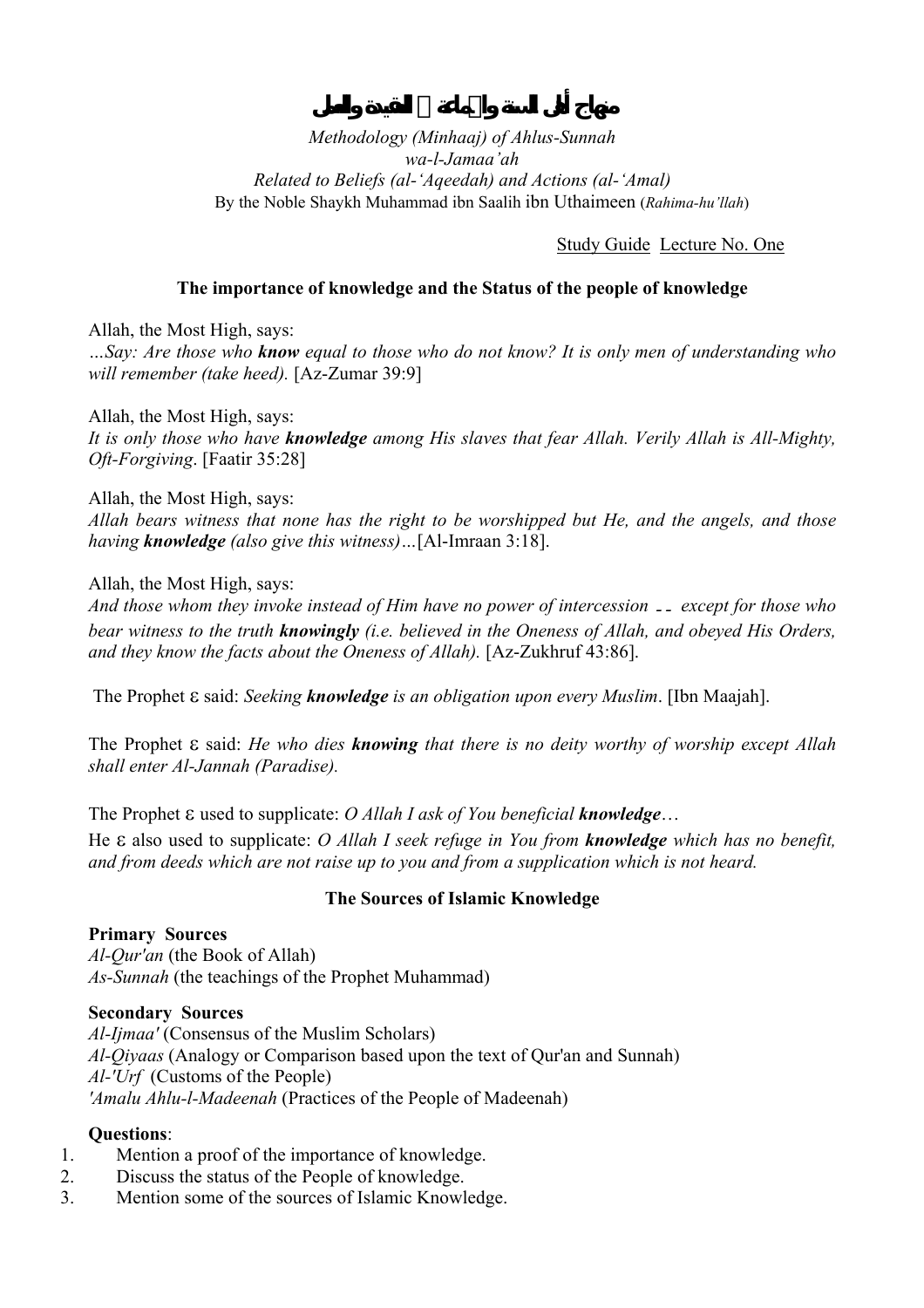## Study Guide Lecture No. Two **Introduction**

## **'Aqeedah**

Linguistically, the word '*aqeedah* means: *'to knot, bind, fasten tightly, fortify, consolidate and cement.'* 

Technically, the word *'aqeedah* means, *'a firm, unwavering belief which is in no way open to doubt in the mind and heart of the one who holds this conviction.'* 

Therefore, the **Islamic 'Aqeedah (Creed)** refers to *a firm unwavering faith* (Imaan) *in* the following:

- 1) *Allah*, the Most High, and what is due to Him from *Tawheed* in one's belief and worship and obedience to Him,
- 2) His *Angels*,
- 3) His *Scriptures*,
- 4) His *Messengers*,
- 5) The *Last Day*,
- 6) The *Divine Decree* (Qadr), &

7) What is confirmed from the remaining matters of the Unseen and reports concerning the previous nations,

### **Ahlu-s-Sunnah wa-l-Jamaa'ah**

Ahl al-Sunnah wal-Jamaa'ah are all those who are upon that which the Prophet (peace and blessing be upon him) and His Companions were upon.

They are named *"Ahl al-Sunnah"* due to their adherence to, and following of, the *Sunnah* of the Prophet (peace and blessings of Allah be upon him).

They are named the "*Jamaa'ah*" because they are those who have gathered upon the **Truth** and have not divided into **sects** in the religion among themselves; they have gathered around the lawful rulers and have not revolted against them; and they have followed that which the *Salaf* (Early Generations) of this nation have unanimously agreed upon.

Since they alone, in exclusion to all others, are the *followers* of the *Sunnah* of the Messenger of Allah (peace and blessing of Allah be upon him), *following/adhering* to his path, they are also known as "*Ahl al-Ittiba"* (those who *follow* strictly).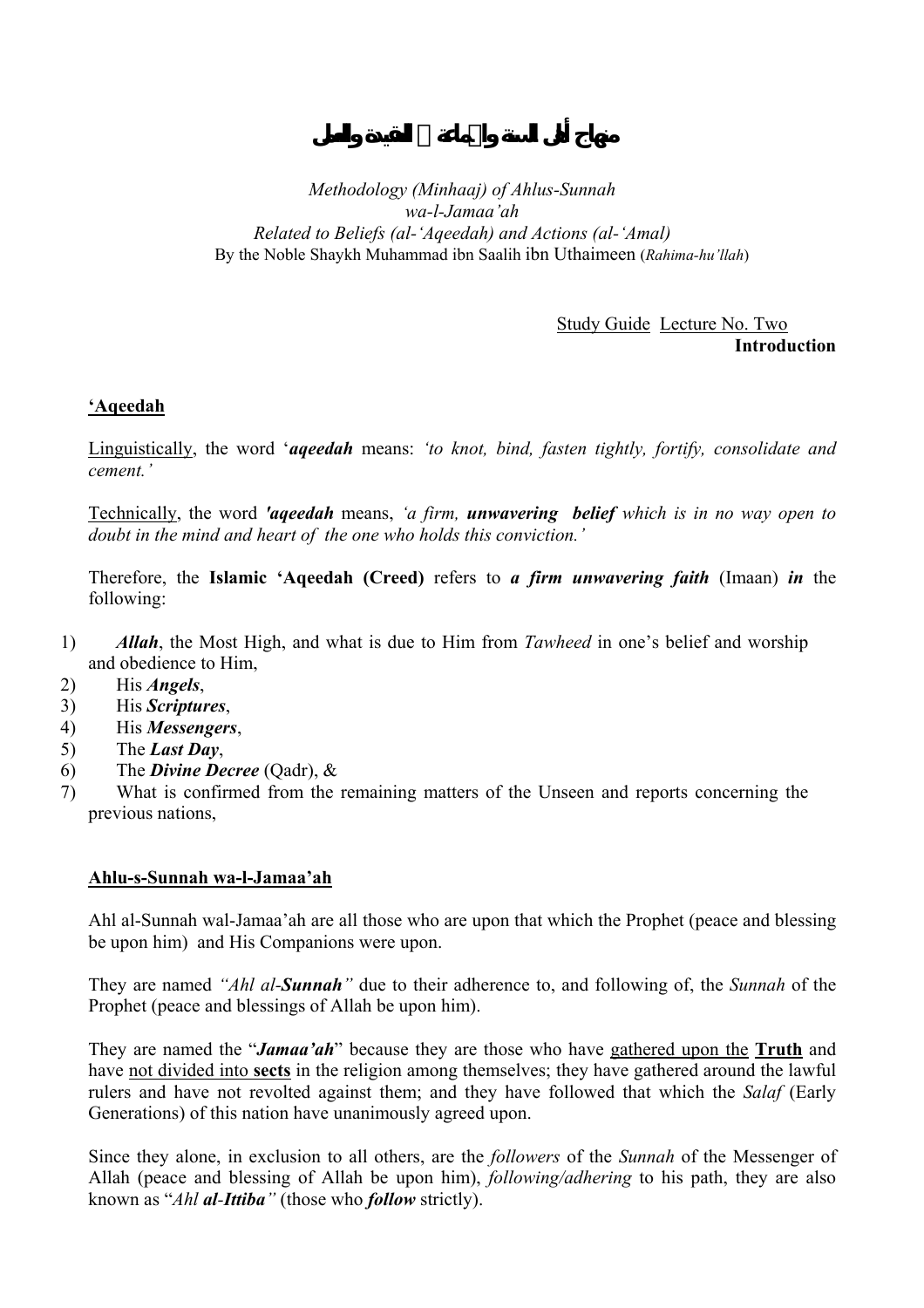They are in this world "The *Victorious* Group" [*at-Taa'ifah al-Mansoorah*] and in the hereafter "The *Saved* Sect" [*al-Firqah an-Naajiyyah*].

- 1. What is the linguistic meaning of 'Aqeedah?
- 2. What is the technical meaning of 'Aqeedah?
- 3. Name some of the important points of the Islamic '*Aqeedah* (Pillars of Imaan)?
- 4. Who are the *Ahlu-s-Sunnah wa-l-Jamaa'ah*, and why are they referred to by this name?
- *5.* What are some of the other names which refer to the *Ahlu-s-Sunnah wa-l-Jamaa'ah?*
- *6.* Mention three principles related to the *Methodology Employed by Ahlu-s-Sunnah in the Acquisition of Matters of 'Aqeedah.*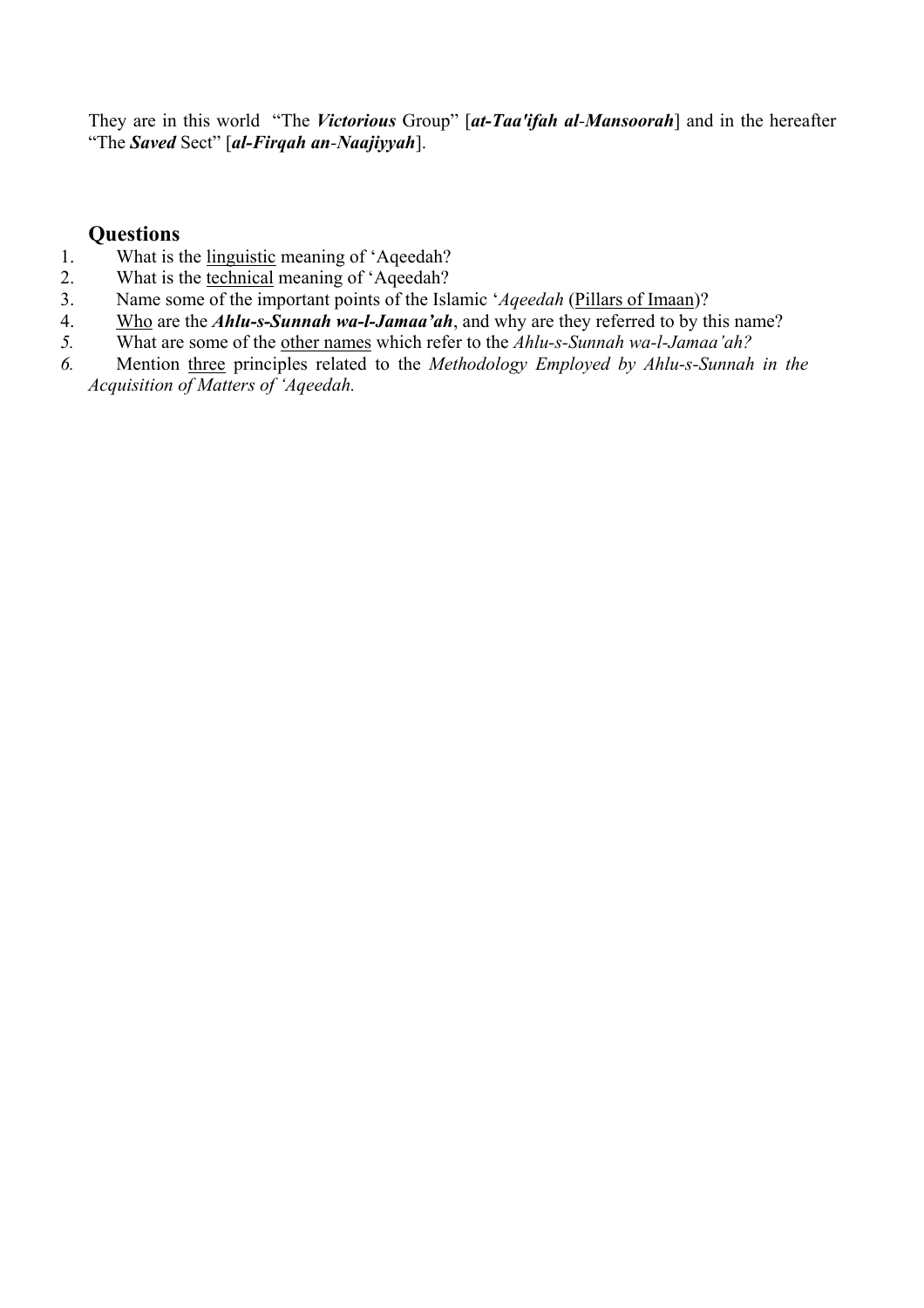Study Guide Lecture No. 3

- 1. *The Ahlu-s-Sunnah wa-l-Jamaa'ah* are those whom Allah guided in the *issues* about which the people *differed*, especially from the Generation of the Prophet, and the Era of the Rightly Guided Khalifahs.
- 2. The division of the Ummah into seventy-three (73) sects, all except one would be in the Fire.
- 3. The *Saved Sect* (*al-Firqah an-Naajiyah*) which would not enter into the Fire include all those who would follow that which the Prophet and his Companions were upon.
- 4. The *Saved Sect* are the *Ahlu-s-Sunnah wa-l-Jamaa'ah.* They are known as such due to (a) Sticking to the *Sunnah*, and (b) *Uniting* upon the Truth.

*Verily, those who divide their religion and break up into sects, you (O Muhammad) have no concern in them in the least. Their affair is only with Allah, Who then will tell them what they used to do.* [al-An'aam 6:159]

The Prophet said: *the Jews and the Christians will be divided into seventy-one or seventy-two religious sects and this nation will divide into seventy-three religious sects – all in Hell except one, and that one is on which I and my companions are upon today (Following the Qur'an and Sunnah).*  [Abu Daawood, at-Tirmidhee and Ibn Maajah]

- 1. Mention three of the *Important Qualities and Characteristics of Ahlu-s-Sunnah.*
- 2. The Muslim Ummah would be divided into how many sects?
- 3. Why are the Ahlu-s-Sunnah wa-l-Jamaa'ah called by this name?
- 4. Discuss briefly the biography of the author. [Name, date of death, works, etc.]
- 5. Mention some of the important writings of the author.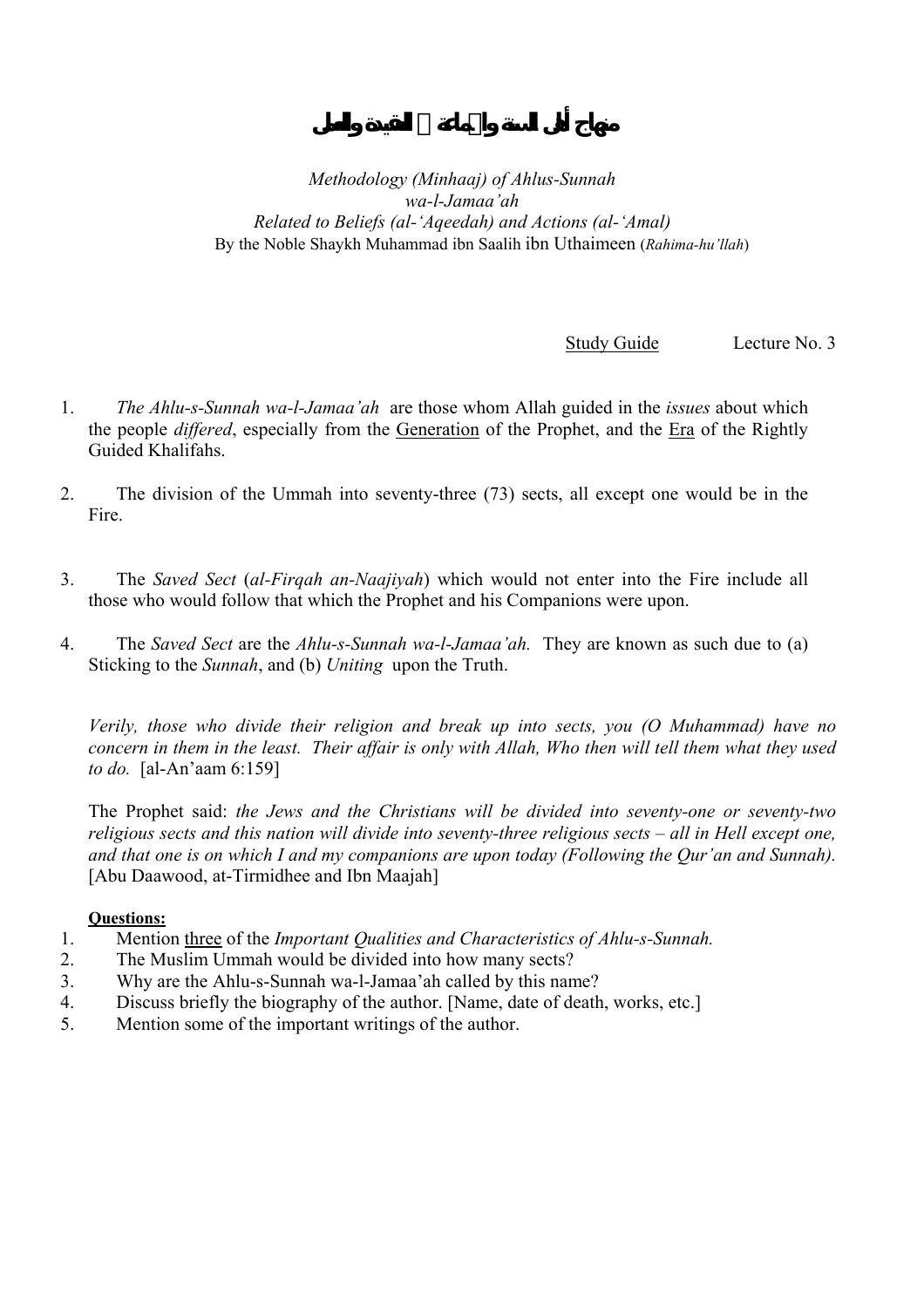Study Guide Lecture No. Four **Point One** 

#### The Way of Ahlu-s-Sunnah wa-l-Jamaa'ah In Matters Relating to **The Names (***Asmaa'***) of Allah and His Characteristics (***Sifaat***) with** *Examples.*

- 1. Whatever is confirmed in the Qur'an and *Saheeh* (Authentic) Sunnah is the Truth, and its reality is as it appears to be literally.
- 2. Giving distorted interpretations (*Tahreef*) is forbidden.
- 3. The mistake of those who do *Tahreef*, is their wrong belief that if they affirm the text literally as they appear – they will be making *comparison (Tashbeeh/Tamtheel)* between Allah and His creatures.
- 4. Another reason for offering distorted interpretations (*Tahreef*) is to divide the Muslims.
- 5. Acceptance of whatever Allah has named Himself with (*Asmaa'*) or described Himself with (*Sifaat*) – either in the Qur'an or Sunnah – as Truth, and that its reality is its *apparent*, *literal* meaning.
- 6. The *Asmaa'* and *Sifaat* of Allah are *Tawqeefiyyah* (i.e. limited to what is confirmed in the text of Qur'an and Authentic Sunnah – without adding to it or subtracting from it).

Concerning the Names (*Asmaa'*) of Allah, we are required to:

- (One) Believe that each name (affirmed in the text) is actually a **Name** for Allah.
- (Two) Believe in that **Characteristic** or quality (Sifah) indicated in the Name.
- (Three) Believe in the **Effect** (*Athar*) of that name, as it affects the creation.

This is concerning those names of Allah which are *Muta'addee* (which transcend Allah's Self and have an effect on His creatures).

#### Example: *as*-*Samee'* (the All-Hearing).

1. It is obligatory to affirm it as a name of Allah by which He is called upon and worshipped. Someone may be named *Abdus-Samee'* (the *Servant* of the All-Hearing); likewise, we supplicate Him by His name, saying: *Yaa Samee'* (O All-Hearing One!) [See: 7:180]

2. Similarly, we affirm for Him the *Sifah* (characteristic) *as-Sam'* (Hearing) which is derived from the name as-Samee'.

3. Additionally, we affirm the Effect (*Athar*) of this characteristic, which is the realization that Allah Hears everything.

As for those names of Allah which are *Laazim* (which do not transcend Allah's Self, and do not affect His creatures) – it is only required to:

(a) Believe that each name (affirmed in the text) is actually a **Name** for Allah.

(b) Believe in that **Characteristic** or quality (Sifah) indicated in the Name.

Example: al-Hayyu (the Ever-Living).

- 1. We affirm it as a name of Allah by which we call upon Him and worship Him. Hence, someone might be named *Abdul-Hayy* (Servant of the Ever-Living); and we also supplicate Him, saying: *Yaa Hayyu Yaa Qayyoom!* (O Ever-Living, Self-Subsisting).
- 2. We also affirm for Him the *Sifah* (characteristic) of al-Hayaah al-Kaamilah (Perfect Life).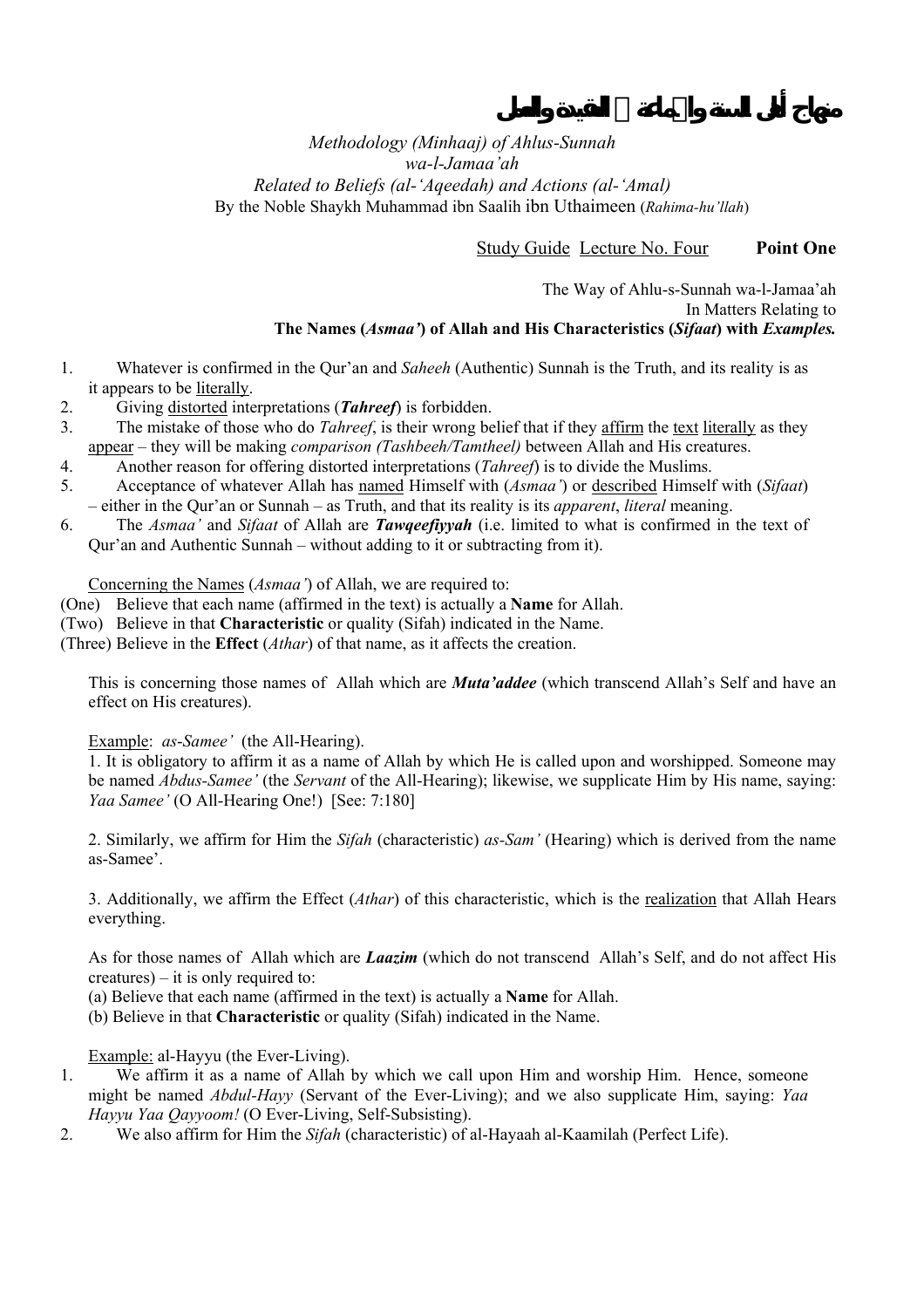Study Guide Lecture No. Five **Point One** (Cont'd)

The Way of Ahlu-s-Sunnah wa-l-Jamaa'ah In Matters Relating to **The Names (***Asmaa'***) of Allah and His Characteristics (***Sifaat***) with** *Examples.* 

Concerning the Characteristics (*Sifaat*) of Allah:

-Whether characteristics mentioned simply as *Sifaat* without being named with the related Name [e.g. *Istiwaa* (ascension), *Nuzool* (descending), *Ghadab* (anger), *Ridaa* (pleasure)..]

-or those characteristics which are derived from His Names by which He is called upon [such as 'Uloo (Al- 'Alee), 'Izzah (al-Azeez), 'Ilm (al-'Aleem)…]

#### **We are required to:**

(One) Believe in, and Affirm the *Sifah* as it is in reality – [without distortion, negation, etc.]

Example: Allah affirmed for Himself that He ascended (*al-Istiwaa'*) above His '*Arsh.* He affirmed this while speaking to us through the Qur'an, which is revealed in Clear Arabic Language.

Imaam Maalik's (may Allah have mercy on him) was asked about the saying of Allah: *Ar-Rahman (the Merciful One) Istawaa (ascended) 'Ala-l-'Arsh (above the Throne).*  [Soorah TaHa 20:5]

He responded saying:

*al-Istiwaa* (ascending of Allah above the Throne) is *Ma'loom* (well known, in the Arabic language);

*al-Kaif* (the '*how* of it') is *Maj-hool* (unknown, to the creatures);

*as-Su'aal 'an-hu* (asking about it's '*how'*) is *Bid'ah* (innovation); and

*al-Emaan bi-hi* (Faith in it) is *Waajib* (obligatory).

(Two) Avoid making comparisons (*tash-beeh*) or examples (*tam-theel*) for Allah with His creation.

(Three) Avoid imagining the how (*Kaifiyyah*) of Allah's characteristics.

(Four) Whoever tries to imagine the *How* of Allah's Self or His Characteristics, will fall into one of the following prohibited deviations: -- **Tahreef** (distortion) and **Ta'teel** (negation), or -- **Tamtheel** (examples) and **Tashbeeh** (comparisons).

Whoever imagines a characteristic of Allah to be in a specific manner – falls into *speaking without knowledge.* Allah says: *And follow not [do not say, do or witness] that of which you have no knowledge.*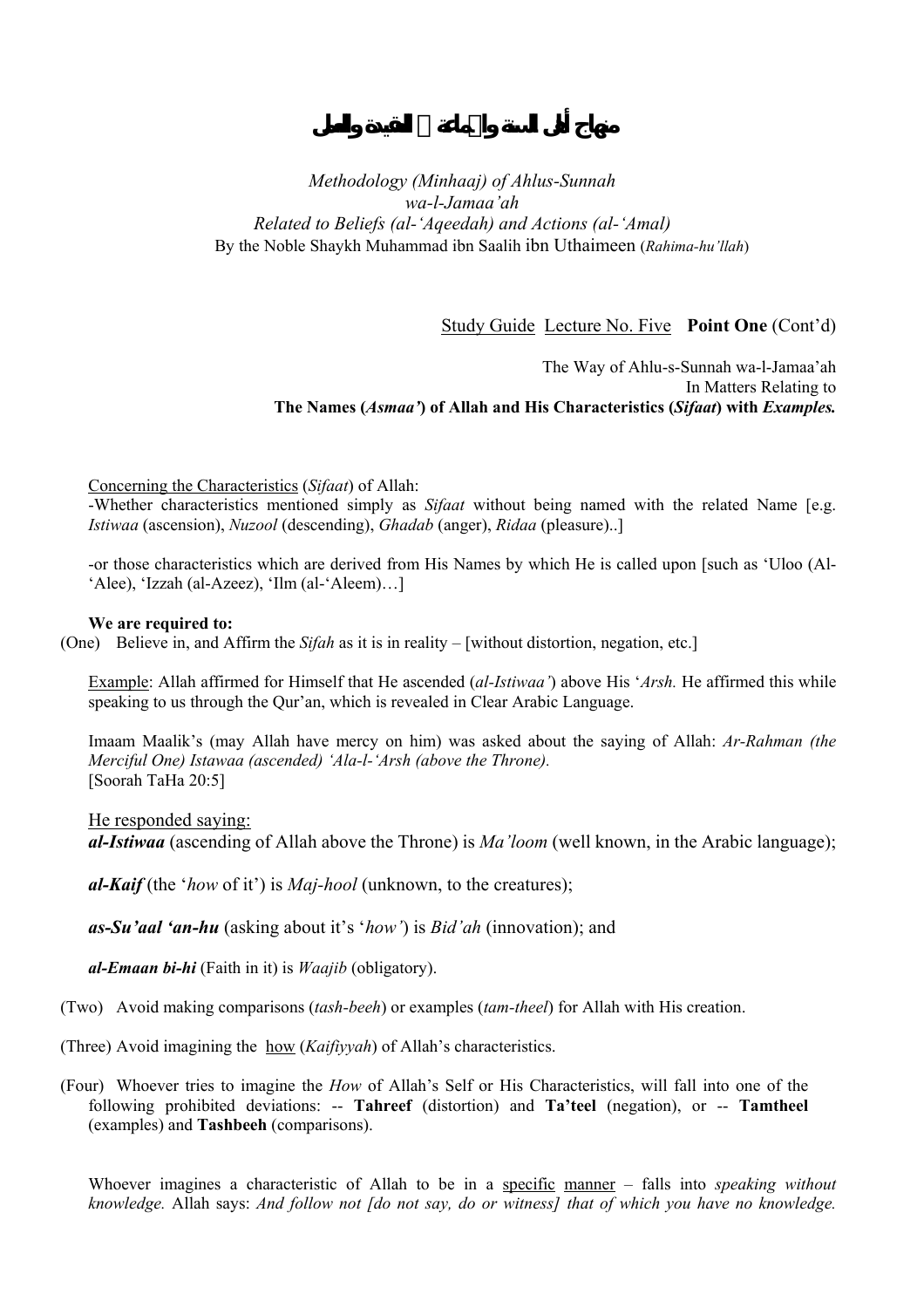*Verily! The hearing, and the sight and the heart – of each of those you will be questioned (by Allah).* [Al-Israa' 17:36]

Whoever imagines a characteristic of Allah to be similar to something existing, has fallen into making examples (or comparisons) for Allah. Allah says: *Nothing is like (similar or equal) to Him; and He is the All-Hearing, the All-Seeing.* [Ash-Shoorah 42:11]

- 1. What is the Ruling concerning distorted interpretations (*Tahreef*) of Allah's *Sifaat*?
- 2. The mistake of those who do *Tahreef*, is their wrong belief that if they affirm the text literally as they
- appear –they will make the mistake of between Allah and His creatures.
- 3. What does it mean when we say: The *Asmaa'* and *Sifaat* of Allah are *Tawqeefiyyah* ?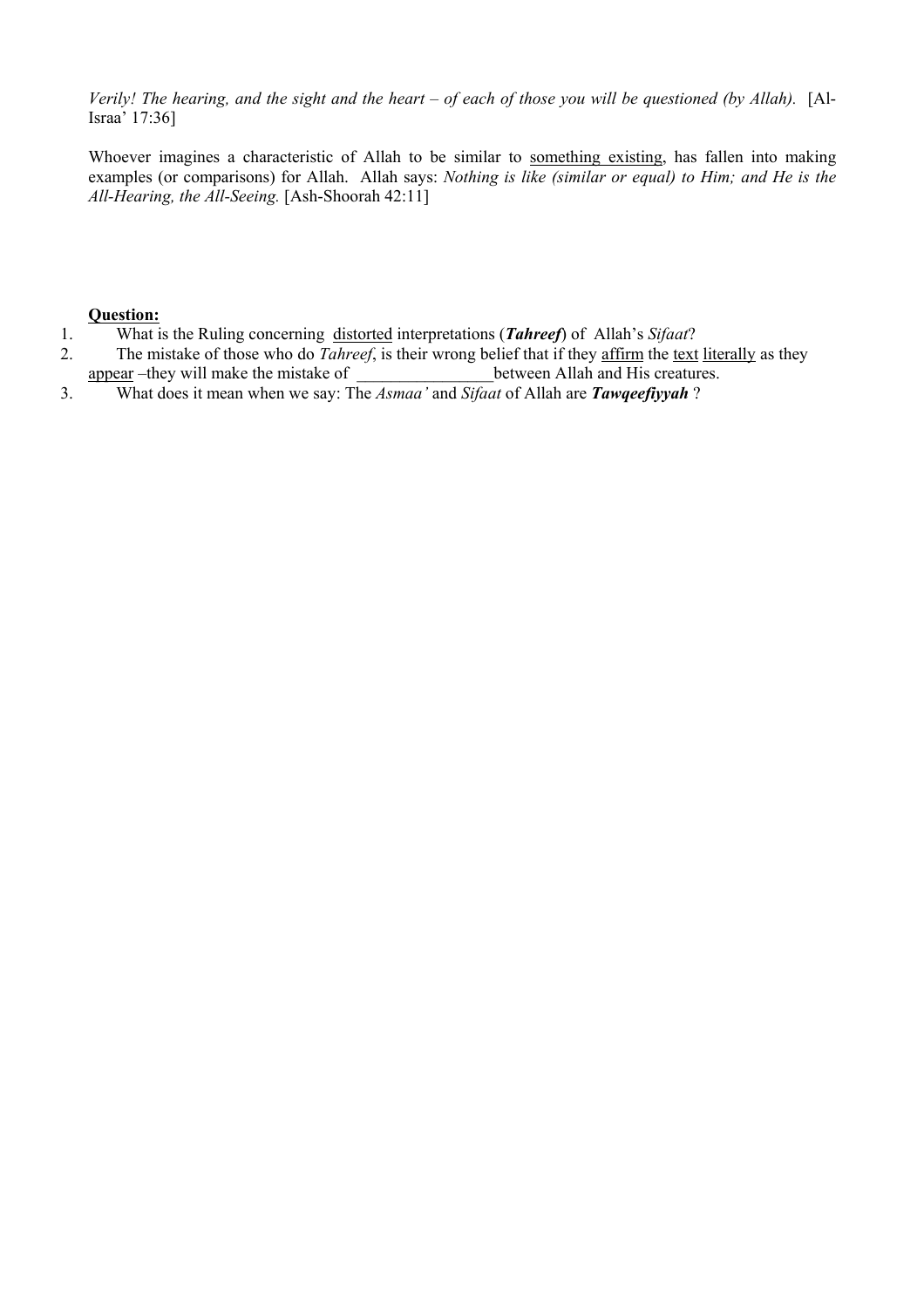Study Guide Lecture No. Six **Point Two** 

The Way of Ahlu-s-Sunnah wa-l-Jamaa'ah In Matters Relating to the *Worship of Allah* 

Their way is to worship Allah [based upon the following three considerations]:

- 1. **Li**-llahi **For** Allah [Alone, *Sincerely*]
- 2. **Bi**-llahi **By** [the *help* and *Aid* of] Allah
- 3. **Fi**-llahi **In** [accordance with the *Deen* of] Allah

As for the first of these considerations - worshipping Allah, *Sincerely* for the sake of Allah [**Li**llahi]

It means worshipping Allah with **Ikhlaas** (*Sincerity*) **:**  Seeking only Allah Seeking to get near to Him Hoping for His Mercy and Fearing His Punishment Not desiring to be seen, nor praised.

As for the second of these considerations - worshipping Allah with His *Help* and *Assistance* [**Bi**llahi]

This is **al-Isti'aanah** seeking Help, Aid and Assistance from Allah; Knowing that it is not possible to be *proud* of one's self [for one's good deeds]; Acknowledging that you are not *independent* in your worship of Allah, And seeking to fulfill the meaning of the saying of Allah: *You Alone do we worship, and You Alone do we turn to for Help/Aid* [al-Faatihah 1:5], i.e. Worshipping Allah Alone, with the Help of Allah.

As for the last of these considerations - worshipping Allah according to the Deen of Allah [**Fi**-llahi]

It is **al-Mutaaba'ah:** *Following*; being in *agreement* with, and acting *according* to, the *Sunnah* of the Messenger of Allah.

It means worshipping Allah in *accordance* with what He has legislated upon the tongue (words) of His Messenger Muhammad - without *adding* anything to it, or *subtracting* anything from it.

This is the true worship - which is free of the evils of **Shirk** (association) and **Bid'ah** (innovation). Since, whoever intends - with their worship - to seek something other than Allah, has committed **Shirk**. While whoever worships Allah through any way other than His legislation, has committed **Bid'ah**.

Allah says: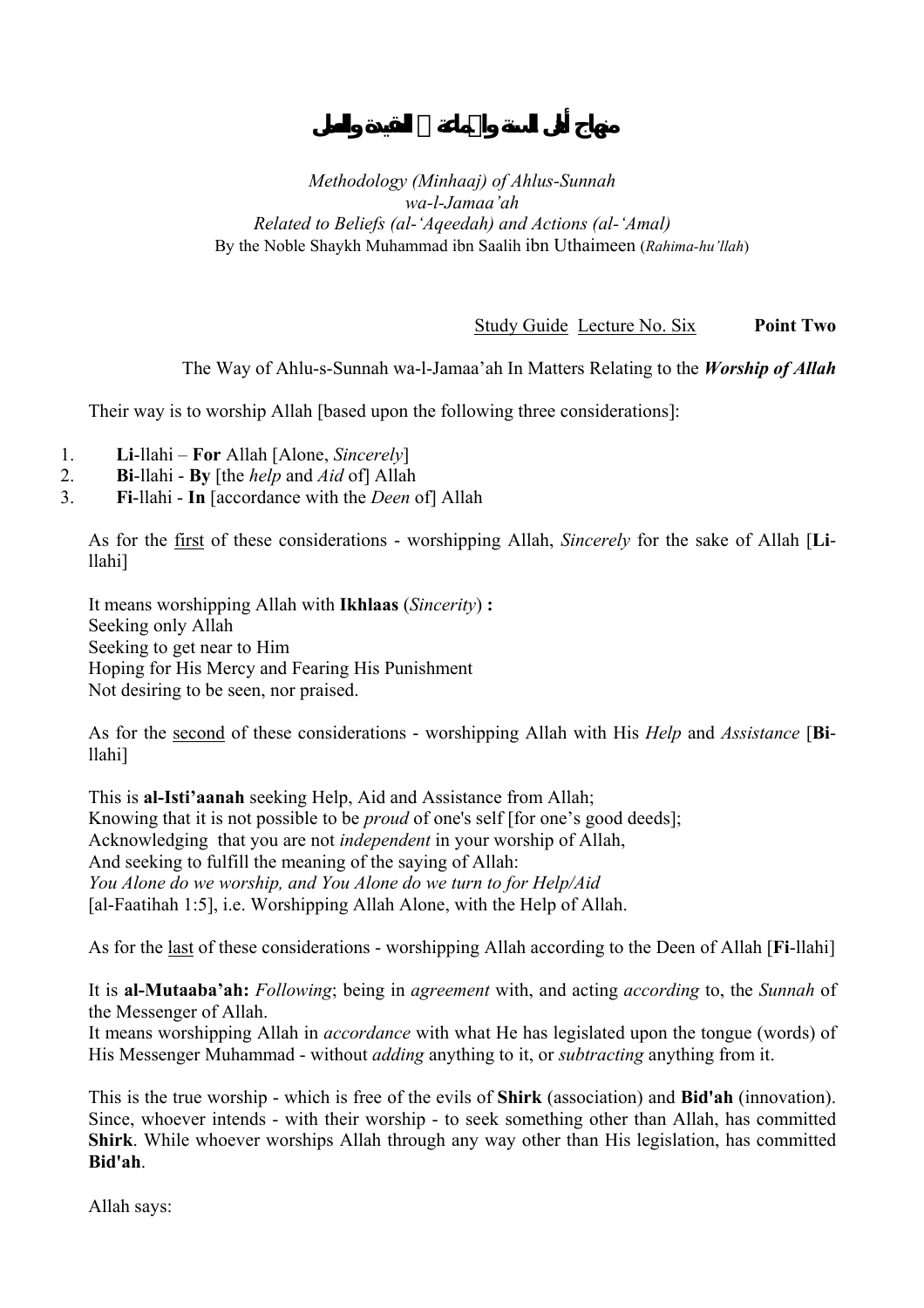*And they were commanded not, but that they should worship Allah, and worship none but Him Alone (abstaining from ascribing partners to Him), and offer prayers perfectly and give Charity, and that is the right religion.*  [Al-Bayyinah 98:5]

### **al-Ahwaa'** [desires, passions, whims, pleasures] and **Al-'Uqool** [Intellect]

We are expected to worship Allah - for His Sake Alone, in accordance with His Law, without innovating new things which are made to seem **good** due to following our **desires**.

As for the **intellect** which is healthy and sound - it is not rejected, since it would never cause anyone to contradict the Divine Law of Allah. Sound intellect requires of us to follow the Divine Law. For this reason Allah criticized the **intellect** the deniers of His Messenger, saying: *Nay! Most of them have no sense*. [al-'Ankaboot 29:63]

If we were to follow our *desires*, we would be divided into many sects, each one thinking his way is *good*. In this way we would never achieve the description found in the words of Allah: *Verily, this Ummah (Nation) of yours is One Ummah* [al-Mu'minoon 23:52]. Instead, the way to unity of the Ummah (Nation) is to insist on worshipping Allah Alone, in accordance with what He has legislated.

## **Al-Bid'ah** [Innovation] Refuted

The refutation of those who innovate in beliefs, sayings and actions, claiming their innovation to be something *good* – citing the saying of the Prophet: *Whoever sets a good precedent – in Islam – then, he will have its reward, as well as a reward for anyone who acted according to it after him [following his example]…*Muslim 4/1405, no. 6466; 2/487, no. 2219.

We will simply ask:

Was the '*good'* which you claim is contained in this innovation hidden or unknown to the Messenger of Allah? Or was it known to him, but he concealed it, so that no one of the companions knew about it, and it was preserved until now for you to know?

If he claims that the Prophet did not have knowledge of the *'good'* contained in this innovation, and this is the reason why he did not legislate it – we say that he has made a serious accusation against the Messenger of Allah, in describing him as being *ignorant* in the Deen of Allah and His Divine Sharee'ah.

If he claims that the Prophet knew of this matter, but concealed it from the people – we say that this is even more evil, since this amounts to describing the Messenger of Allah with *al*-*Khiyaanah* (violation of the trust) in delivering the Message, as well as being stingy with his knowledge, while he was, in fact, the most generous of people.

The other possible explanation for such people, is that they claim the Prophet *knew* of this matter, and *informed* about it, but it did not reach us. In that case, we say that such a person discredited the words of Allah: *Verily, We have revealed the Dhikr (Reminder, al-Qur'an), and verily, We will preserve it.* [al-Hajr 16:9] For, if even one law from the Divine Sharee'ah is lost, it means that Allah has not in fact preserved it.

In any case, every person who innovates something by which he/she seeks to get near to Allah – whether in beliefs or actions and speech – is indeed **astray**. This is based upon the statement of the Prophet: ...*Beware of newly invented matters, for every invented matter is an innovation and every innovation is a going astray, and every going astray is in Hell-Fire.* [Abu Daawood, Tirmidhee; *Saheeh* (authentic)]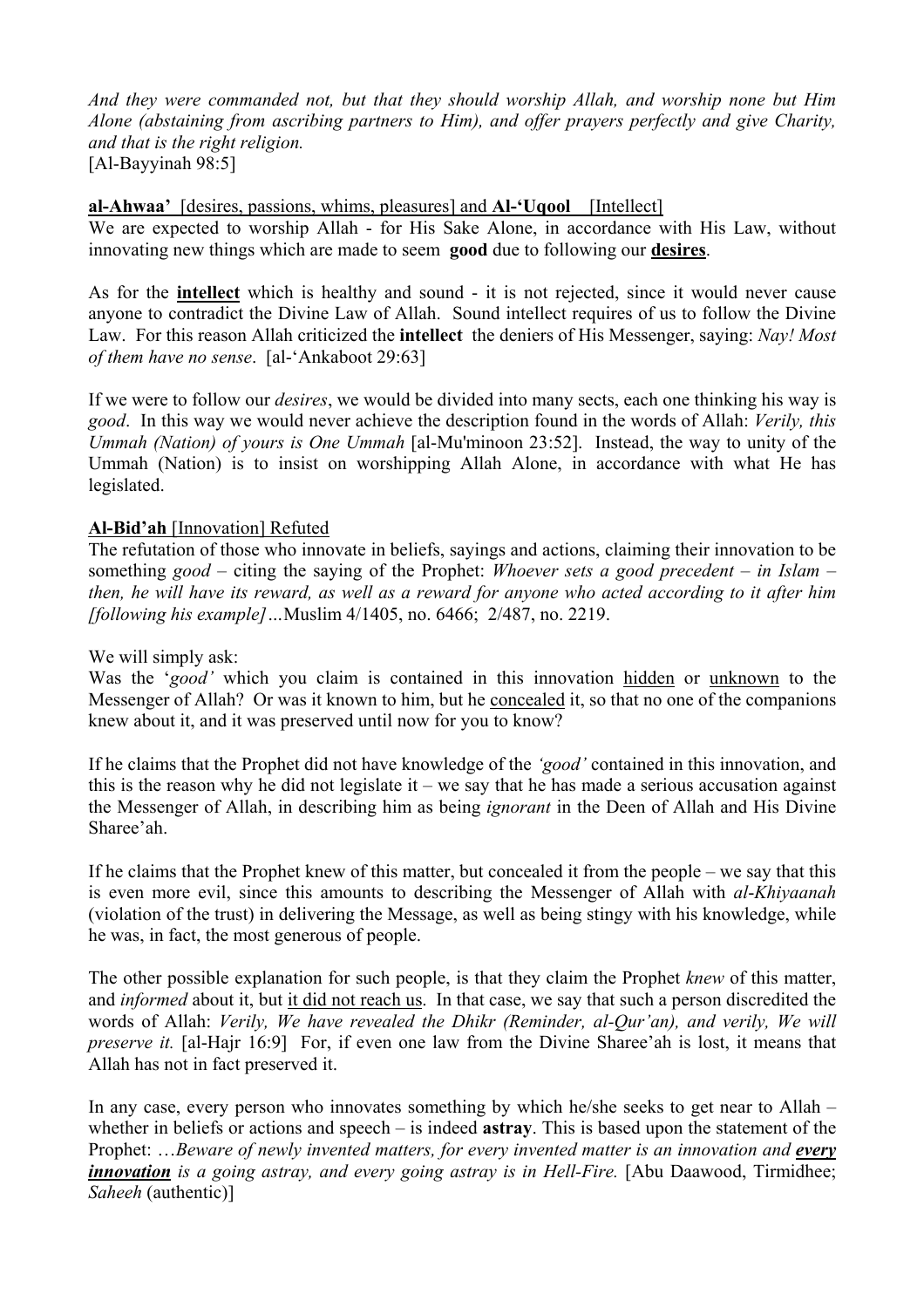The word *Kullu* (every) used is this hadeeth is *general*, *absolute* and *all-inclusive*, without *exception*. Hence, every innovated matter in the *Deen* of Allah is astray, containing no trace of Truth. Allah says: *Such is Allah, your Lord in truth. So after the truth, what else can there be, except error? How then are your turned away?*  [Yoonus 10:32]

In the previous hadeeth, the saying of the Prophet: *Whoever sets a good precedent – in Islam – then he will have its reward, as well as a reward for anyone who acted according to it after him [following his example]…*makes it clear that the *good precedent* which someone does, in which he/she is followed by others, must be something already established *in Islam.* And whatever is outside of the *Sunnah* (example or laws) of the Messenger of Allah is surely not a part of Islam!

Additionally, the intended meaning of *sunnah hasanah* (good precedent) in this hadeeth is: to hasten and preceed others, or to be first in hastenting to do a good deed, or in the implementation of the sunnah (Islamic Practices). This is made crystal clear from the background circumstances of the hadeeth, as recorded in *Saheeh Muslim*:

*Jareer ibn Abdullah reported that some desert Arabs clad in woollen clothes came to the Messenger of Allah. He saw them in sad plight as they had been hard pressed by need. He exhorted people to give charity, but they showed some reluctance until (signs) of anger could be seen on his face. Then a person from the Ansaar came with a [huge, heavy] purse containing silver. Then came another person and then other people followed them in succession until signs of happiness could be seen on his face. Thereupon, the Messenger of Allah said:* 

*Whoever sets a good precedent – in Islam – then he will have its reward, as well as a reward for anyone who acted according to it after him [following his example] without that person's reward being diminished in any way…* 

[Muslim 4/1405-1406, no. 6466; 2/487, no. 2219]

From this it becomes clear that the meaning of the words: *Whoever sets a good precedent* – **is not** whoever legislates [legalizes] something new in Islam. Instead, the meaning is whoever initiates a good action which is *from* the Divine Sharee'ah, and then others follow his example in doing that good deed. Such a person becomes an *Imaam* (Leader) of the people and an *example* or *model* for that which is good. Hence, he/she earns a reward for that action, as well as a reward for whoever follows him in it - until the Day of Resurrection.

- 1. What are the three (3) considerations one must observe in matters of worship?
- 2. What is the meaning of: Worshipping *Li-llahi*?
- 3. What is the meaning of: Worshipping *Bi-llahi*?
- 4. What is the meaning of: Worshipping *Fi-llahi*?
- 5. What is the meaning of **al**-**Ikhlaas**?
- 6. What is the meaning of **al-Mutaaba'ah**?
- 7. Whoever intends with their worship to seek other than Allah, falls into
- 7. Whoever worships Allah by any way other than His Legislation commits
	- 8. How can we refute those who claim their innovations in Allah's Deen to be *'good'*?
	- 9. Are there some *'good'* innovations in the Deen of Allah? [Explain]
	- 10. What is the meaning of the hadeeth: *Whoever sets a good precedent in Islam…?*
	- 11. What were the circumstances surrounding this statement of the Prophet?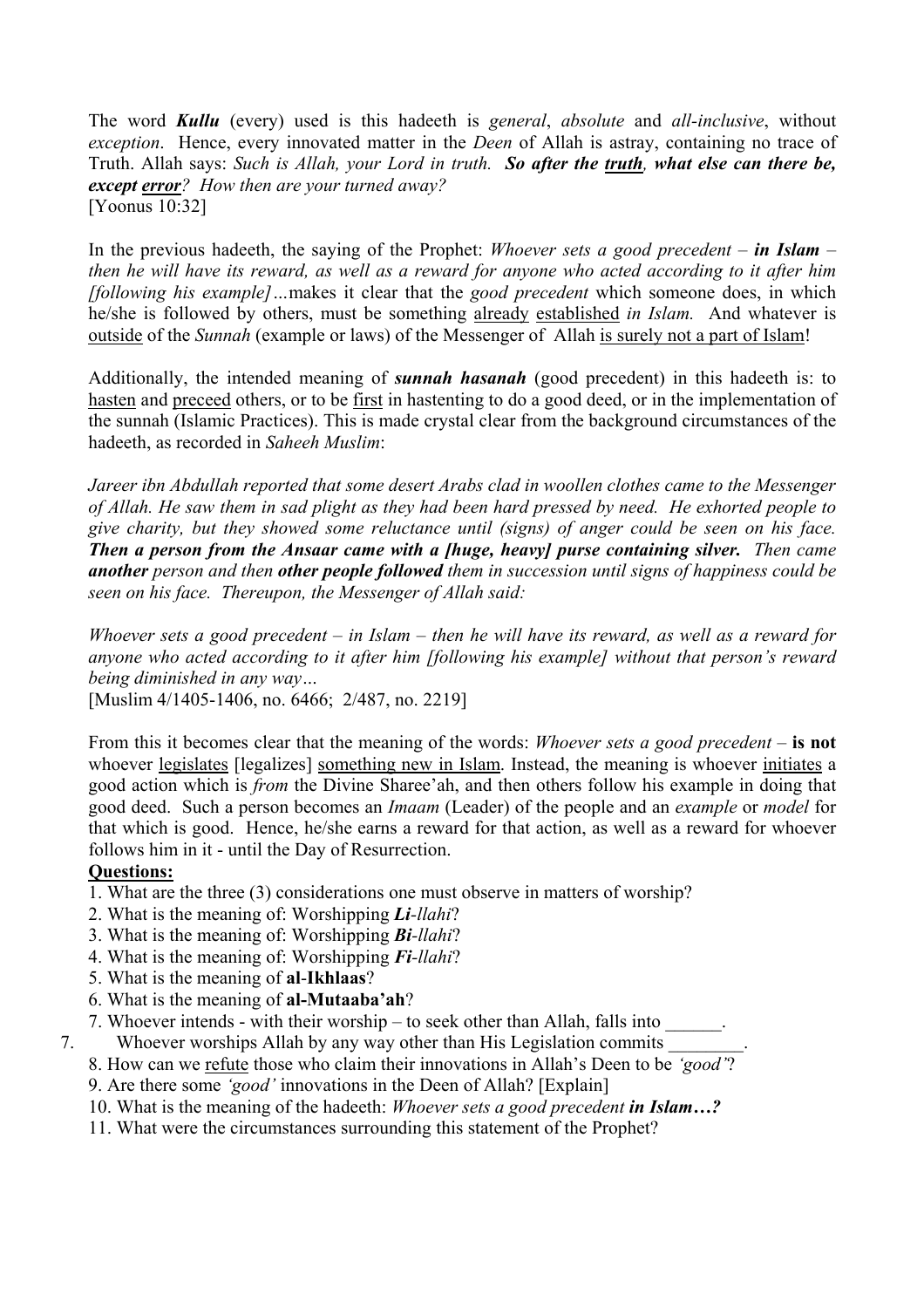## Study Guide Lecture No. Seven (7) **Point Two** (cont'd)

### The Way of Ahlu-s-Sunnah wa-l-Jamaa'ah In Matters Relating to the *Worship of Allah*

#### Another Argument Concerning *Bid'ah* (Innovation In the Deen)

In their attempt to justify their innovations in the Deen of Allah - they point out the newly founded or modern ways and *means* which enable one to *implement* or *execute* the *legal* or *legislated* matters in the Deen (*al-wasaa'il al-Moosilah ilaa al-Umoor al-Mashroo'ah)*. They point to the use of these *wasaa'il* (ways and means) as a basis or foundation to justify their engagement in innovated practices or acts of worship which have no basis in the Qur'an and Sunnah of the Prophet.

They point to the *collection* of the Qur'an [after the death of the Prophet], and putting its separate pages into one book (*Mushaf*), the authoring of books, and building of schools, Rules of *Tajweed*, etc. However, all of these are merely *wasaa'il* (means by which one may achieve a goal), not *ghaayaat* (objectives by which someone seeks to get near to Allah).

#### The Distinction Between the *Wasaa'il* (Means) and *Ghaayaat* (Objectives)

The *wasaa'il* are the means, and the actual acts of worship are the *ghaayaat* (objectives/goals). New means may be used to achieve the goal – that act of worship which Allah has legislated. However, new acts of worship, or new manners of performing the actual *acts of worship* are not lawful.

Writing down the Qur'an, collecting its written portions, and arranging it all into book form (as a *Mushaf*) is only a *means* for protecting and preserving the Divine Revelation. The means of preserving the Qur'an may be renewed, but the Qur'an itself – the Words of Allah – can never be revived, edited or 'improved' in any way whatsoever [as has been done, by the way, with the Bible].

#### An Example

Allah says in the Qur'an: *And make ready (preparations) against them (the enemy) all you can of power, including steeds of war to threaten the enemy of Allah and your enemy…* [al-Anfaal 8:60].

War preparations in the era of the Prophet were not like war preparations of today. In his time, they used *steeds of war*, while today there are *tanks*, *planes*, *missiles*, etc. The *objective* (war preparations) is the same, but the *means* to achieve it are new. Using *new means* (*bid'atu waseelah*) is allowed; while innovating new acts of worship – *new objectives* – (*bid'atu ghaAayah*) is forbidden.

The agreed-upon principle here is: *li-l-Wasaa'il Ahkaam al-Maqaasid :* The Means to a thing has the Same Ruling as the Objective (which it leads to). In other words, if the objective is lawful, the means to achieve it is also lawful, (and vice versa).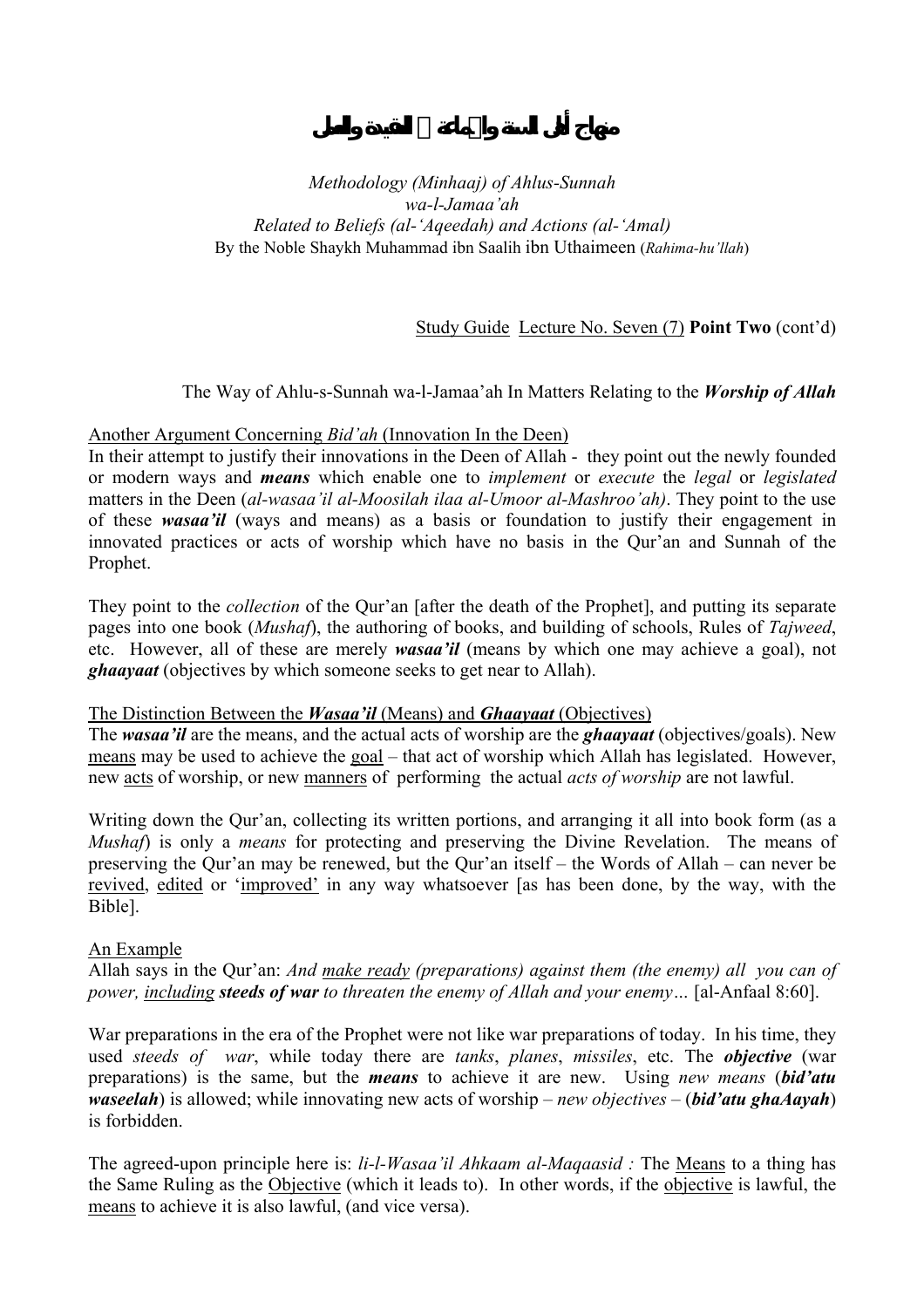Hence, the collection of Qur'an, building of schools, development of Rules for the proper recitation of Qur'an, etc. – which are all *wasaa'il* (means to achieve a legal and legislated objective) - are not a proof for those who want to innovate *new acts* of worship or *new manners* of worship which have no basis in the Qur'an and Authentic Sunnah. It is essential to distinguish between modern *means* and innovated *actions*.

Everything that was intended as an *act of worship –* has *already* been *legislated* through the Messenger of Allah, in the revelation which came to him in the form of the Great Qur'an and Purified Sunnah. Allah says: *This day, I have perfected your deen for you, completed My Favor upon you, and have chosen for you Islaam as your Way of Life…*[al-Maa'idah 5:3] Hence, *nothing new* can be added to Islam!

## A Third Argument Concerning *Bid'ah* (Innovation In the *Deen*)

Some of those who engage in innovated practices argue that they find – in these innovated practices – an expression of religious enthusiasm, emotional joy and softening of the heart.

We remind them of what Allah informed us of concerning *Shaytaan* saying: *Then I will come to them from before them and behind them, from their right and from their left, and You will not find most of them as thankful ones (i.e. they will not be dutiful or obedient to You).* [al-A'raaf 7:17] Instead of calling them to *outright sinful behavior*, he calls them to *innovations* which are presented as acts of *worship*, and something *pleasing* to Allah.

*Shaytaan* will make their innovations and evil seem good to them. In their *hearts*, they will *feel good* about it, even though it is *outside* of what Allah has **legalized** or legislated in the Qur'an and Authentic Sunnah of the Prophet.

The Prophet informed us that Shaytaan travels through a person's body, just like their blood travels through their blood stream. This is mentioned in the Qur'an, in the saying of Allah: *Verily, he (Shaytaan) has no power of those who believe and put their trust only in their Lord (Allah). His power is only over those who obey and follow him (Shaytaan) and those mushrikoon (who join partners with Him) (Allah).* [an-Nahl 16:99, 100]

Allah, the Most High, says: *Eat not (O believers) of that (meat) on which Allah's Name has not been pronounced (at the time of slaughtering), for surely it is Fisq (sin and disobedience of Allah). And certainly, the devils do inspire their friends (from mankind) to dispute with you, and if you obey them, then you would indeed be Mushrikoon (those who join partners with Allah)* [since obeying them in what they made lawful, outside of Allah's Law, is equivalent to making them as partners with Allah in His Exclusive Right of Legislation].

Whoever **obeys** someone - other than Allah and His Messenger – and as a result engages in their innovations in the *Deen* of Allah, has made that person (who is obeyed in the innovated matters) as a partner with Allah [in the *Hukm* (command, judgment, ruling or legislation)]. However, no one has a right to share the *Hukm* with Allah.

Allah, the Most High, says: *Verily, the Command (or Judgment) is for none but Allah. He has commanded that you worship none but Him. That is the straight religion, but most people do not know.* [Yoosuf 12:40] Whoever associates someone with Allah in His *Hukm* – in the right to Command, Judge or Legislate, has indeed violated the command to *worship none but Him.* 

Know that there is no *Tareeq* (Way) to Allah and His Paradise, except that Way which He has set out – upon the tongue of His Messenger.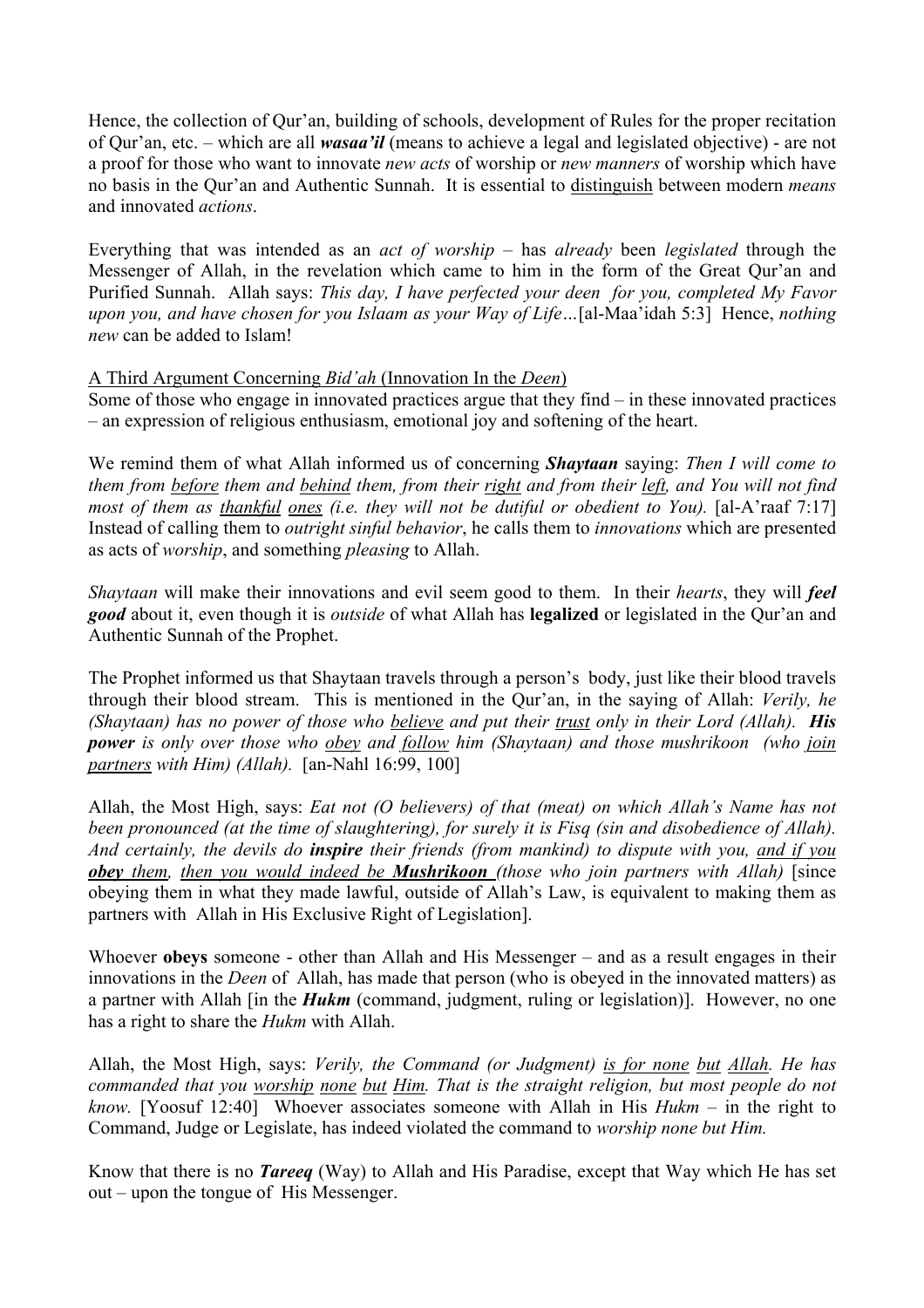*And for Allah is the Highest Description (Most Perfect Example)…*[an-Nahl 16:60] What would you think of someone who tries to reach a king, who has made it known that whoever wants to see him *must* come through a *particular door*; then someone tries to go through *other doors*, instead of the door which the king has appointed? What about someone who tries to reach Allah by any *Way*  other than His Way?

## Respect and Love For the Prophet Demands *al-Ittibaa'* (*Following* him)

The truth of the matter is that true respect of the Prophet is exhibited in travelling the path which he traveled, and leaving off that which he left off [al-Hashr 59:7]; and not stepping ahead of him [al-Hujuraat 49:1] – **saying** about the Deen that which he has not said, and **engaging** in that which he has not legislated. It is he who said: *Every innovation is astray…*[Abu Daawood, Tirmidhee]. And he who said: *Whoever does an act which our matter (Islam) is not in agreement with, will have it rejected.* 

[al-Bukhaaree, Muslim]

Allah, the Most High, says: *Say (O Muhammad): If you (really) love Allah, then follow me; Allah*  will love you and forgive you your sins. And Allah is Oft-Forgiving, Most Merciful. [Aali 'Imraan 3:31]

- 1. What is the meaning of the expression *al-Wasaa'il (waseelah)*?
- 2. What is the meaning of the expression *al-Ghaayaat (ghaa-yah)*?
- 3. Is it lawful to use modern *means* (such as airplanes) to achieve a *legal*, *legislated objective* (such as the requirement to make preparations for war)?
- 4. How can we answer those who support innovations in acts of worship, by pointing to the use of *modern means* which are used to implement *legislated matters* in Islam?
- 5. What is the *evidence* that nothing *new* can be added to the *Deen* of Allah? [5:3]
- 6. Can we use religious *enthusiasm* and *feelings* as a criterion to judge what is good and what is lawful in matters of the *Deen*? [7:17]
- 7. What is the *ruling* concerning *obedience to others* in innovated matters?[16:100]
- 8. How do we express true *love* of Allah and *respect* for the Prophet? [3:31]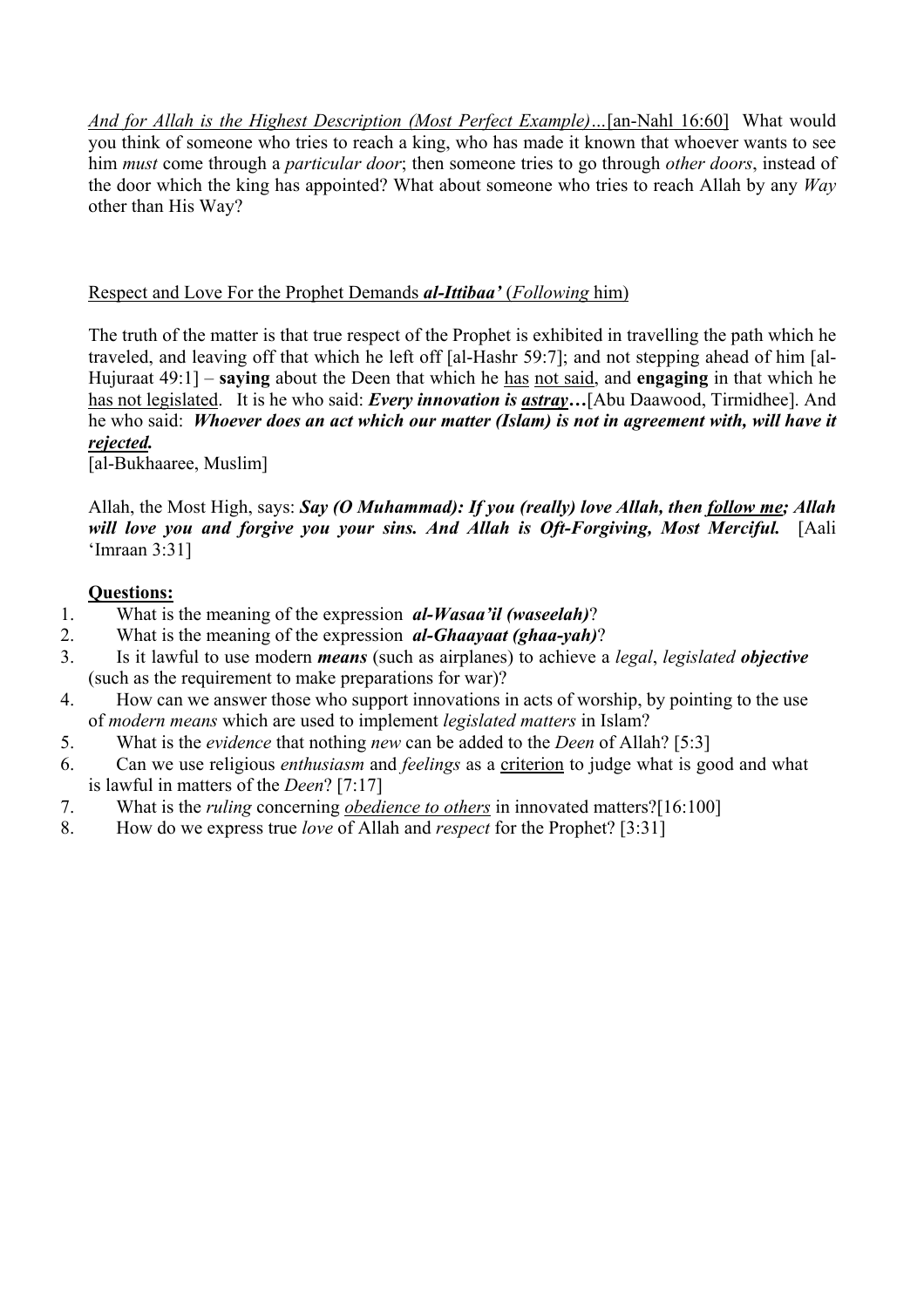Study Guide Lecture No. Eight **Point Three** 

## The Way of Ahlu-s-Sunnah wa-l-Jamaa'ah Concerning the *Right of the Messenger of Allah*

The *Shahaadah* (Testimony of Faith) is Completed by Three Matters

It is well known that one's Islam is not complete except by the testimony (*Shahaadah*) of *Laa ilaaha illa Allah* (Nothing deserves to be worshipped except Allah) and *Muhammadan Rasool Allah* (Muhammad is the Messenger of Allah). Likewise, the *Shahaadah* (Testimony of Faith) is not achieved or fulfilled except by three matters:

- (1) *Conviction* in the **Heart**
- (2) *Pronouncement* (testimony) by the **Tongue**
- (3) *Actions* (deeds) by the **Limbs** (body parts)

For this reason testimony by the tongue alone, while not having conviction in the heart is not acceptable. Allah says in the Qur'an: *When the hypocrites come to you (O Muhammad), they say [with their tongues]: We bear witness that you are indeed the Messenger of Allah. And Allah knows that you are indeed His Messenger, and Allah bears witness that the hypocrites are indeed liars.* [al-Munaafigoon 63:1]

Similarly, someone's testimony to the Prophethood of Muhammad is rejected, if the one who testifies by the tongue does not **act** in accord with their testimony. How can someone oppose the Messenger – if they truly believe that he is the *Messenger* of the *Lord of the Worlds***?** 

#### It is the Right of the Messenger of Allah that We **Love** him (*al-Mahabbah*)

We also love the Prophet due to the *great respect* we have for him, as a direct result of our *Love for Allah* Who has *chosen* Muhammad as His *Final Messenger* to all of mankind. It is through the Prophet, and the guidance which he brought, that we are able to know Allah and worship Him properly.

#### It is the Right of the Messenger of Allah that We Honor him (*at-Ta'dheem*)

We also give the highest honor and respect to him, since he has the highest place of honor in front of Allah, the Lord of all the worlds. However, we don't raise him up to a status beyond the status given to him by Allah. He is Allah's *slave-servant and Messenger.* He is the *greatest* and most *perfect* of all humanity in the *worship of Allah*. It is for this reason that we honor and respect him!

#### The Prophet Does Not Have *Knowledge* of the Unseen (*al-Ghaib*)

We also believe that the Messenger of Allah does *not* have knowledge of the *unseen*, except what Allah reveals to him. *Say (O Muhammad): I don't tell you that with me are the Treasures of Allah, nor that I know the unseen; nor do I tell you that I am an angel. I only follow what is revealed to me (by Allah)...* [al-An'aam 6:50]. Hence, anyone who *claims* that the Prophet has knowledge of the unseen has denied the words of Allah and His Messenger!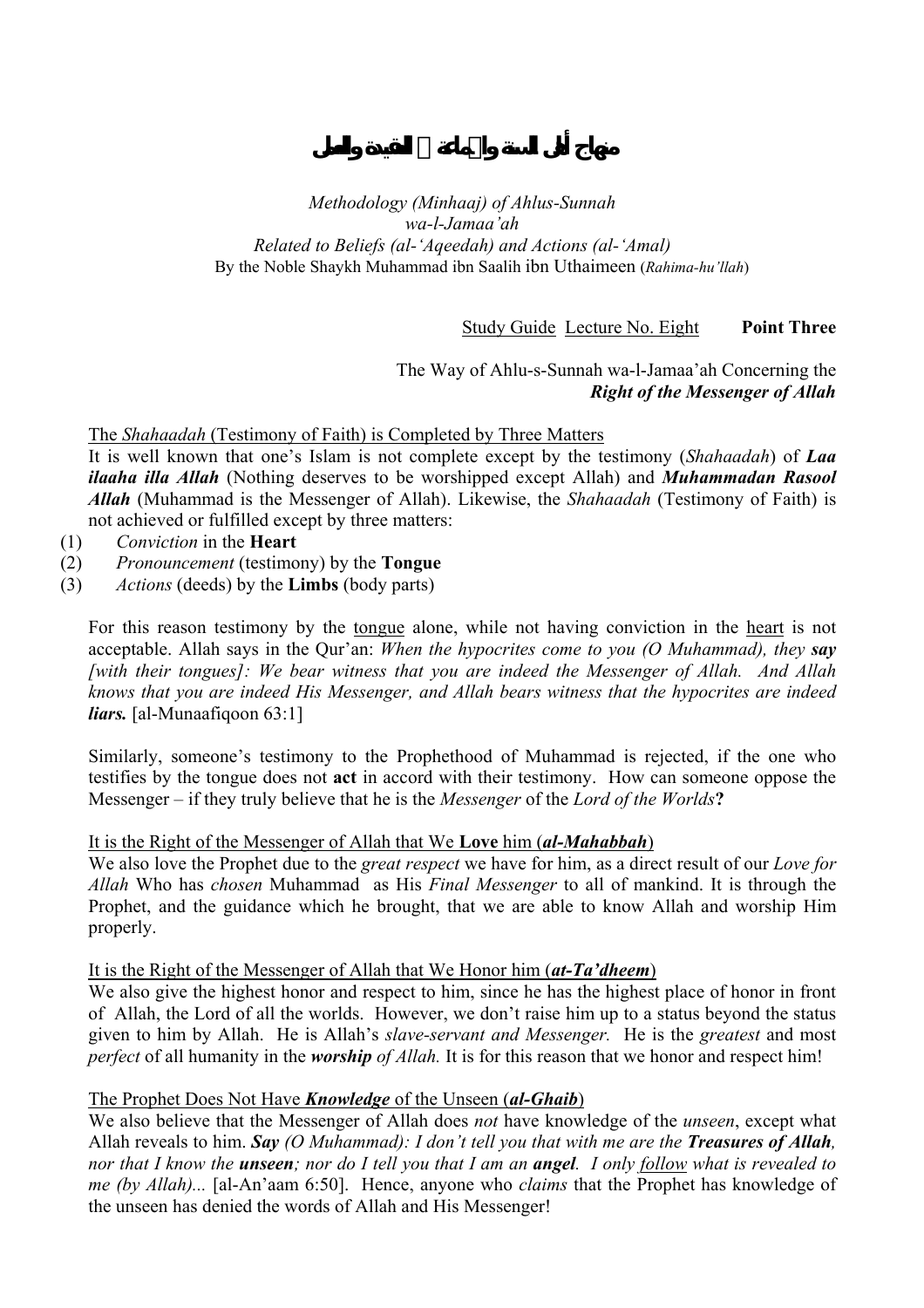Nor does he control the benefit or harm that may come to him, or that which may befall others. Allah, the Most High, says: *Say* (O Muhammad)*: It is not in my power to cause you harm, or to bring you to the Right Path. Say (O Muhammad): None can protect me from Allah's Punishment (if I were to disobey Him), nor can I find refuge except in Him.* [al-Jinn 72:21, 22]

## The Prophet is a Human Being, Having No Characteristic of Lordship (*Ruboobiyyah*)

We also believe that the Prophet of Allah is a human being who has no share in the divine Lordship over the universe. Sometimes he was asked about a matter of the Divine Law (*Sharee'ah*), and was unable to answer until he was informed by revelation; while other times he was corrected by revelation. This proofs that he is not All-Knowing, but only a *Slave*-*Servant* and *Messenger* of Allah.

## The Prophet Possessed Human Characteristics (*al-Khasaa'is al-Bashariyyah*)

Like other human beings, he *slept*, *ate*, *drank*, suffered *illness* and *pain*, *grieved*, become *angry* and *pleased*. He *died* like every other human being. And his family and companions did for him everything which is normally done for a person who dies. Whoever *claims* that he is *alive* – in his grave – praying, fasting, performing pilgrimage, etc. has indeed spoken without knowledge. Allah, the Most High, says: *Verily, you (O Muhammad) will die and verily, they too will die. Then, on the Day of Resurrection, you will be disputing before your Lord.* [az-Zumar 39:30, 31]

Allah says: *Muhammad is no more than a Messenger, and indeed (many) Messengers have passed away before him. If he dies or is killed, will you then turn back on your heels (as disbelievers)? And he who turns back on his heels, not the least of harm will be do to Allah, and Allah will give reward to those who are grateful.* 

[Aali Imraan 3:144]

- 1. What are the (3) matters which complete the *Shahaadah (Testimony of Faith)?*
- 2. *Why did Allah call the hypocrites liars, when they testified that Muhammad is the Messenger of Allah?*
- 3. Why do we have so much *love* and *respect* the Prophet Muhammad?
- 4. Since the Prophet is so great, did he have knowledge of the Unseen (*al-Ghaib*)?
- 5. Was the Prophet subject to *death* and other human characteristics?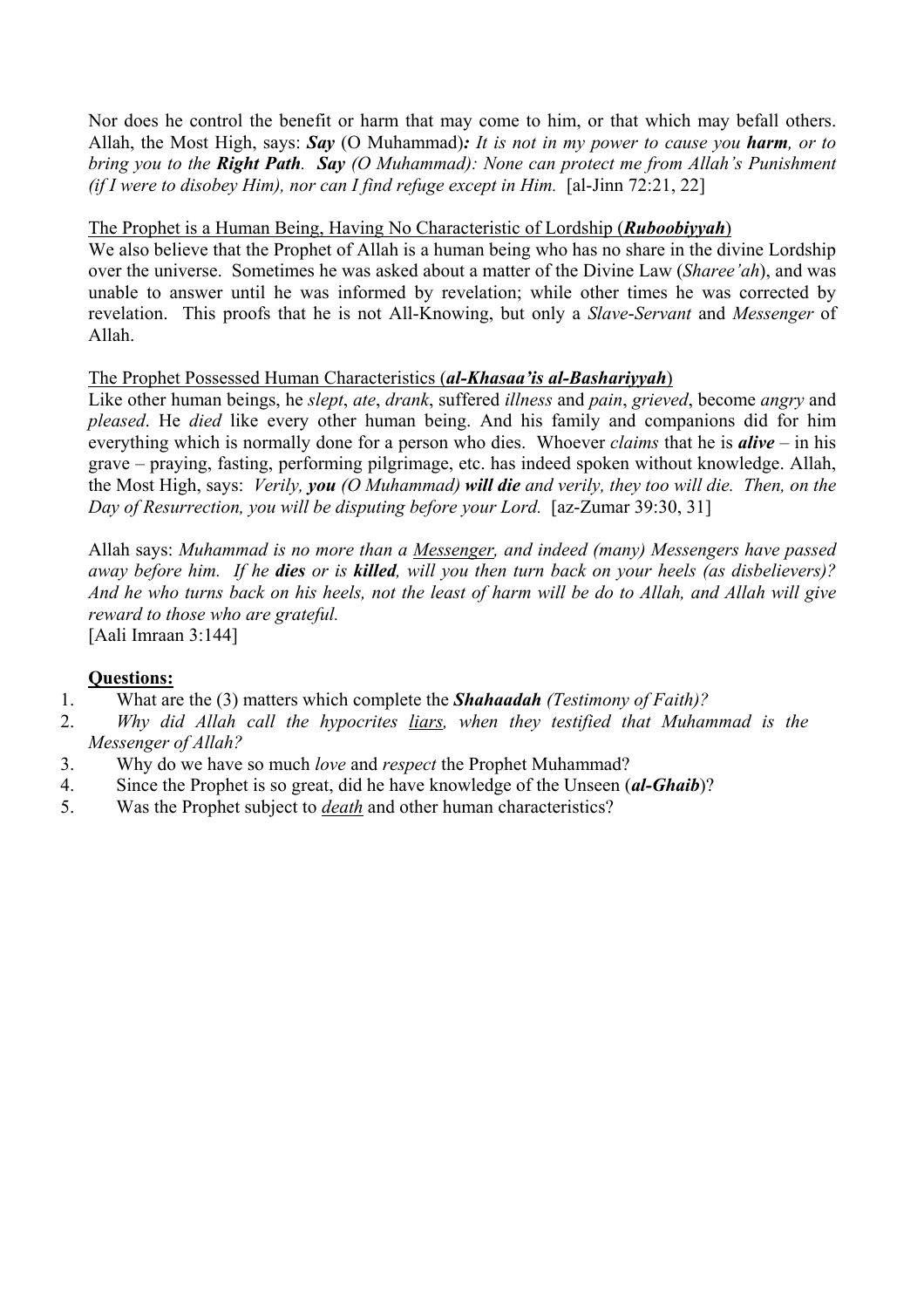Study Guide Lecture No. Nine **Point Four** 

The Way of Ahlu-s-Sunnah wa-l-Jamaa'ah Concerning the *Right of the Sahaabah (Companions) (Radiya-llahu 'An-hum)* 

1. We must acknowledge the rank, worth or value of the Companions of the Messenger of Allah, and that they are the best of generations.

The Prophet said: *The best of people are my generation (i.e. Sahaabah), then those who follow them (Taabi'oon), then those who follow them (Atbaa' at-Tabi'een)…* 

While the *Sahaahab* (Companions) are the best of the Muslim Ummah as a group, individually some of them are preferable to others.

Allah, the Most High, says: *…Not equal among you are those who spent and fought before the conquering (of Makkah) (with those among you who did so later). Such are higher in degree than those who spent and fought afterwards. But, to all, Allah promised the best (reward). And Allah is All-Aware of what you do.*  [al-Hadeed 57:10]

Allah, the Most High, says: *Not equal are those of the believers who sit (at home) - except those who are disabled (by injury or are blind or lame, etc.) - and those who strive hard and fight in the Cause of Allah with their wealth and their lives.* 

*Allah has preferred in grades those who strive hard and fight with their wealth and their lives above those who sit (at home). Unto each, Allah has promised good (Paradise), but Allah has preferred* those who strive hard and fight, above those who sit (at home) by a huge reward. [an-Nisaa' 4:95]

2. The best of the *Sahaabah* (Companions) are the Four Rightly Guided Khalifahs, in the order of their *Khilaafah* (Term of Rulership): Abu Bakr, then Umar, then Uthmaan and then Alee.

This doesn't negate the possibility of another companion being distinguished over Abu Bakr by a special virtue or particular trait or outstanding feat. However, in the general, overall or absolute sense, Abu Bakr is the most virtuous of all companions.

### The Prophet clearly recognized a *distinction* for some companions over others

When there was some difference between Khaalid ibn al-Waleed and Abdur-Rahman ibn 'Awf, and Khaalid has spoken harshly to Abdur-Rahman, the Prophet said to Khaalid: *Do not abuse my companions! I swear by the One in whose Hand is my life – If one of you were to spend (in charity) an amount of gold equal the (the mountain of) Uhud, it would not reach [nor equal] a mudd [a*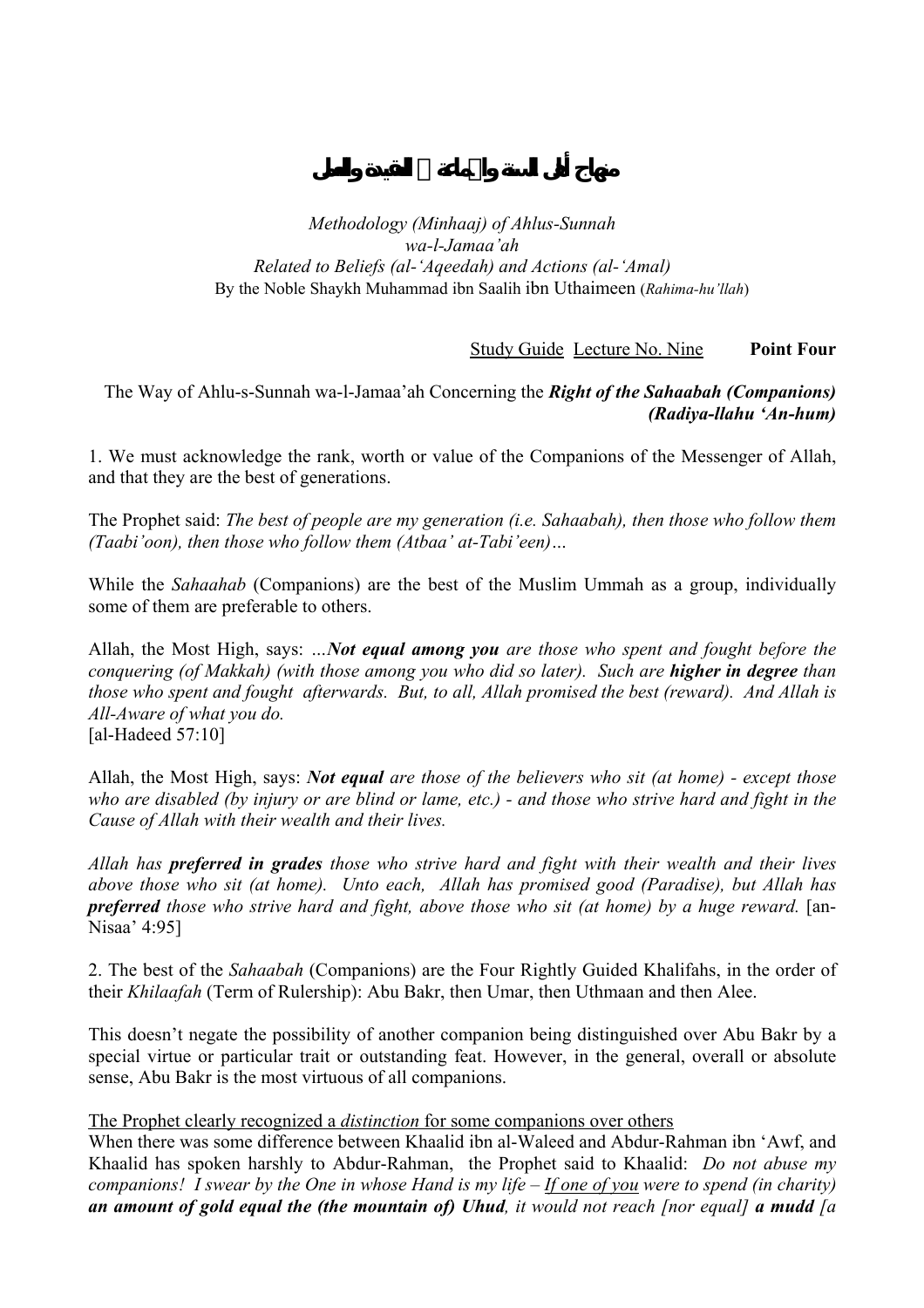*dry measure, equal to what may be held in two hands cupped together] nor half of it given by one of them (in charity).*  [al-Bukhaaree 5/25, no. 3673 (Darussalam Edition)]

3. Some of the Companions possess a *Mazeeyah* (merit, virtue or superiority) which the others do not possess; and this must be recognized. An example of this is the case of the Companions who are from *Aali Bait ar-Rasool* (direct family of the Messenger of Allah) such as Alee ibn Abi Taalib, Hamzah, al-'Abbaas, Ibn 'Abbaas and others. We love them more than others - from the *perspective* of their being near (blood relatives of) the Prophet of Allah – though not in the *absolute sense*.

4. We are not to go to **extremes** – in *love* or respect of the Family of the Prophet, as the *Rawaafidh* (*Shee'ah*) do, nor the extremes of *hated* for them as the *Nawaasib* do. The position of *Ahlus-Sunnah wa-l-Jamaa'ah* is the middle path – between the two extremes.

- 1. Which generation of Muslims was the *Best*?
- 2. Are the *Companions* of the Prophet all *equal* in merit, virtue and excellence?
- 3. Was *Alee ibn Abi Taalib* considered the best of all the Companions?
- 4. Give an example of a *Mazeeyah* (merit, virtue or superiority) possessed by some Companions, to the exclusion of all others.
- 5. *Ahlu-s-Sunnah wa-l-Jamaa'ah* do not go to *extremes* in *love of the Family* of the Prophet. [Explain]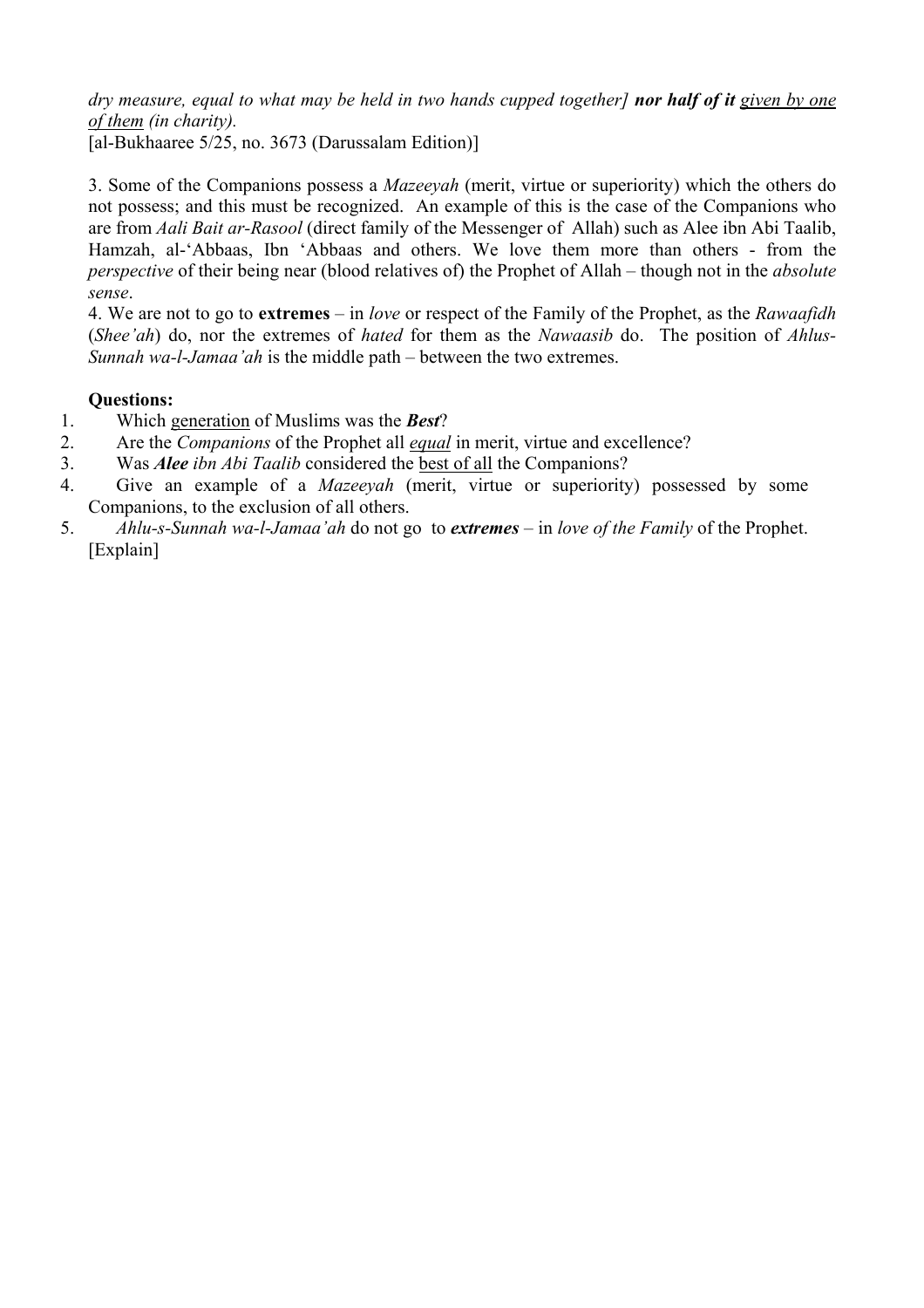Study Guide Lecture No. Nine (con't) **Point Five** 

The Way of Ahlu-s-Sunnah wa-l-Jamaa'ah Concerning the *Rights of the al-Awliyaa' (Friends of Allah) and al-A'immah (Imaams)* 

### The *Imaams* are not considered to be Infallible (*Ma'soom*)

Although the Imaams or great scholars of the Divine Law (Sharee'ah) are well known and praised for their achievements and accomplishments, and their worth is recognized by all Muslims – it is not believed that they are infallible.

No one is considered by *Ahlu-s-Sunnah wa-l-Jamaa'ah* as being incapable of making mistakes, and remaining on their mistakes without being corrected – except the Messenger of Allah. He, alone, is protected from remaining on a mistake; if he were to err in any matter, Allah would correct him.

No matter what level of scholarship the Imaams reached, they could never be considered as incapable of mistakes and errors. Everyone of them erred, and the opinions of everyone of them may be accepted or rejected – except the Messenger of Allah – whom we have been *ordered by Allah to obey* with absolute obedience.

Allah said: *O you who believe! Obey Allah and obey the Messenger, and those in authority from amongst you (Muslims)…*[an-Nisaa' 4:59]

#### The *Awliyaa'* (Friends) of Allah

Just as recognition of the *Imaams*, does not mean confirming for them infallibility (*'Usmah*), likewise acknowledging *al-Awliyaa'* does not mean acknowledging for them *knowledge of the unseen* or control over the universe.

Nor do we consider as a *Walee* (Friend of Allah) those who claim for themselves such titles, or make false claims (of 'super-natural' powers) in order to attract the unsuspecting masses to them.

Allah makes the matter crystal clear with His Saying: *No doubt! Verily, the Awliyaa' of Allah, no fear shall come upon them nor shall they grieve.* 

*They are those who have Emaan (belief in the Uniqueness of Allah, and that He alone deserves to be worshipped), and have Taqwa* (fearing Allah, by doing good deeds and abstaining from evil). [Yoonus 10:63]

They have two qualities: *Emaan*: *al-'Aqeedah* (Faith and Firm Conviction); and *Taqwa*: *al-'Amal* (Good Deeds and Speech). This is the real *Walee*! Not those who collect the ignorant masses and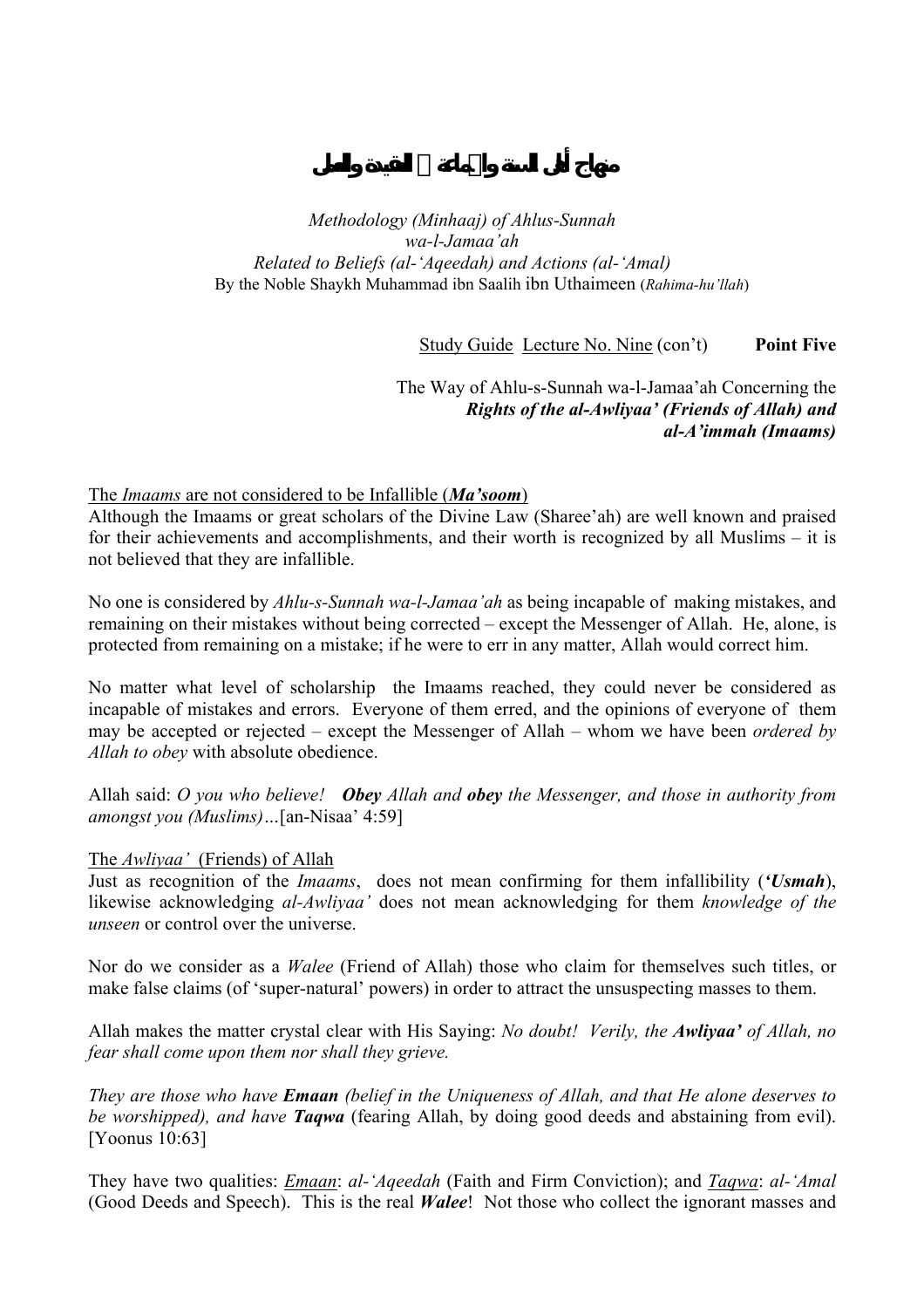dazzle and deceive them with tricks, or with the help of the devils. The true *Walee* is recognized by his *Strict Following* of the Messenger of Allah, as well as his *Emaan* (Faith) and *Taqwa* (Piety).

However, even the true *Walee* may not necessarily perform any *Karaamah* (extra-ordinary, 'supernatural' feats). There are many *Awliyaa'* who lived and died without having performed any *Karaamah*. This is because the *Karaamah* is normally used by Allah to *support the Truth* or *repulse Falsehood*, not necessarily to confirm a particular person as a Walee of Allah. The scholars say: *Every karaamah of a Walee, is in fact an Aayah (sign of the truthfulness) of the Prophet which the Walee followed!* 

## The Two Expressions: *Aayah and Mu'jizah*

It is more proper to refer to such *extra-ordinary feats* as *Aayah* (sign) rather than *Mu'jizah*  (miracle) since this is the Qur'anic expression used for such '*super natural'* events. The term *Aayah*  is more expressive and deeper in meaning than the term *Mu'jizah.* 

The meaning of *Aayah* is: A *sign* of the truthfulness of what the Messenger has brought to the people. While *Mu'jizah* may refer to tricks done by a magician or trickster *(musha'widh)*; or that which is done by a very strong person who is capable of doing something which others are incapable of doing ('*ajiza 'an-hu ghairu-hu*)*.* 

- 1. Is it correct to follow any one of the *Imaams* in his *every opinion* or *position*?
- 2. Can we follow the Prophet in his *every statement and action*? [Explain]
- 3. What is the *Qur'anic criterion* for defining *Awliyaa' of Allah*? [Yoonus 10:63]
- 4. Is it the purpose of the *Karaamah* to prove that someone is a *Walee*?
- 5. What is the difference between the two expressions: *Aayah* and *Mu'jizah*?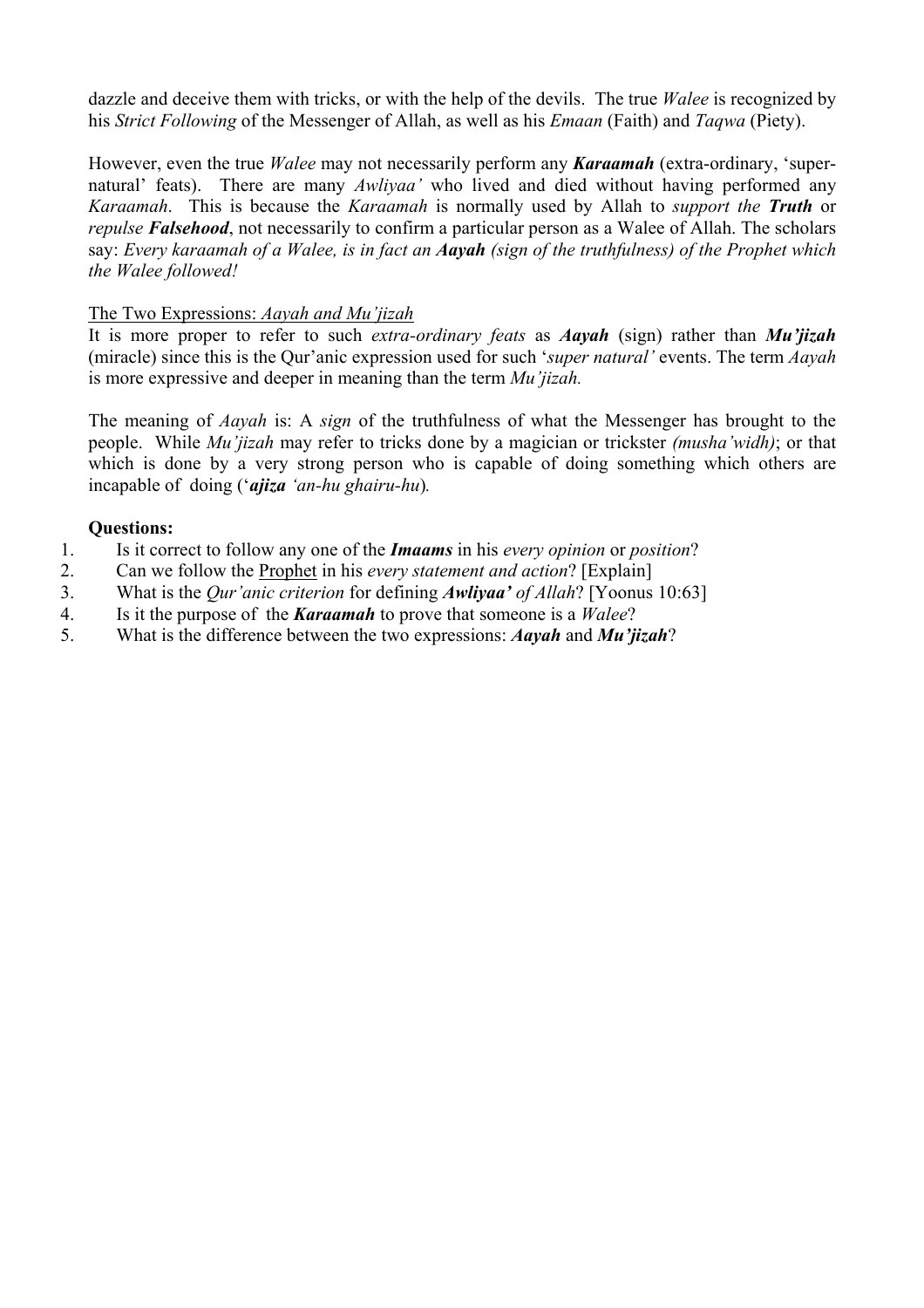Study Guide Lecture No. Ten **Point Six** 

The Way of Ahlu-s-Sunnah wa-l-Jamaa'ah Concerning *Al-Islaah Fi al-Mujtama'ah (Reformation, Correction, Improvement of the Society)* 

1. The Ahlu-s-Sunnah hold the view that the betterment and correction of the society will not be complete unless it is in accordance with that which Allah, the Most High, has legislated for it. For this reason, they see the necessity of *Al-Amru bi-l-Ma'roof* (Commanding the Good) *and An-Nahyu 'an al-Munkar* (Forbidding the Evil).

*Al-Ma'roof:* Every good which is recognized and confirmed by the *Sharee'ah* (Divine Law). *Al-Munkar:* Every thing which is rejected, disapproved of, and declared to be forbidden by the *Sharee'ah* (Divine Law).

2. When this *reformative element* (Commanding Good and Forbidding Evil) is lost, the inevitable result is *at-Tafarruq* (separation and division) of the members of the society – every *individual* engaging in whatever he/she sees fit. While, if the good is commanded and the evil forbidden, the *Ummah* (Islamic Society) will be united and successful. This is pointed to in the saying of Allah:

*Let there arise out of you a group of people inviting to all that is good (Islaam), enjoining al-Ma'roof (monotheism and all that Islam orders one to do) and forbidding al-Munkar (polytheism, disbelief and all that Islam has forbidden). And it is they who are the successful.* 

*And be not as those who are divided and differed among themselves after the clear proofs had come to them. It is they for whom there is an awful torment*  [Aali 'Imraan 3:104, 105]

3. However, not everything viewed by one person as *Ma'roof (good)*, will necessarily be viewed by the next person as *Ma'roof* (*good);* except in those matters which are clearly identified by the *Sharee'ah* as being so. Whereas, those matters in which there is room for *Ijtihaad* (striving to reach the correct opinion) – two people might differ with one another as to whether or not something is *Ma'roof (good)* or not. In such cases, the final judgement will be determined by the *Qur'an* and Authentic *Sunnah*.

Allah, the Most High, says: *O you who believe! Obey Allah and obey the Messenger of Allah, and those of you (Muslims) who are in authority. And if you differ in anything amongst yourselves, refer it to Allah and His Messenger, if you believe in Allah and the Last Day. That is better and more suitable for final determination.* 

[an-Nisaa' 4:59]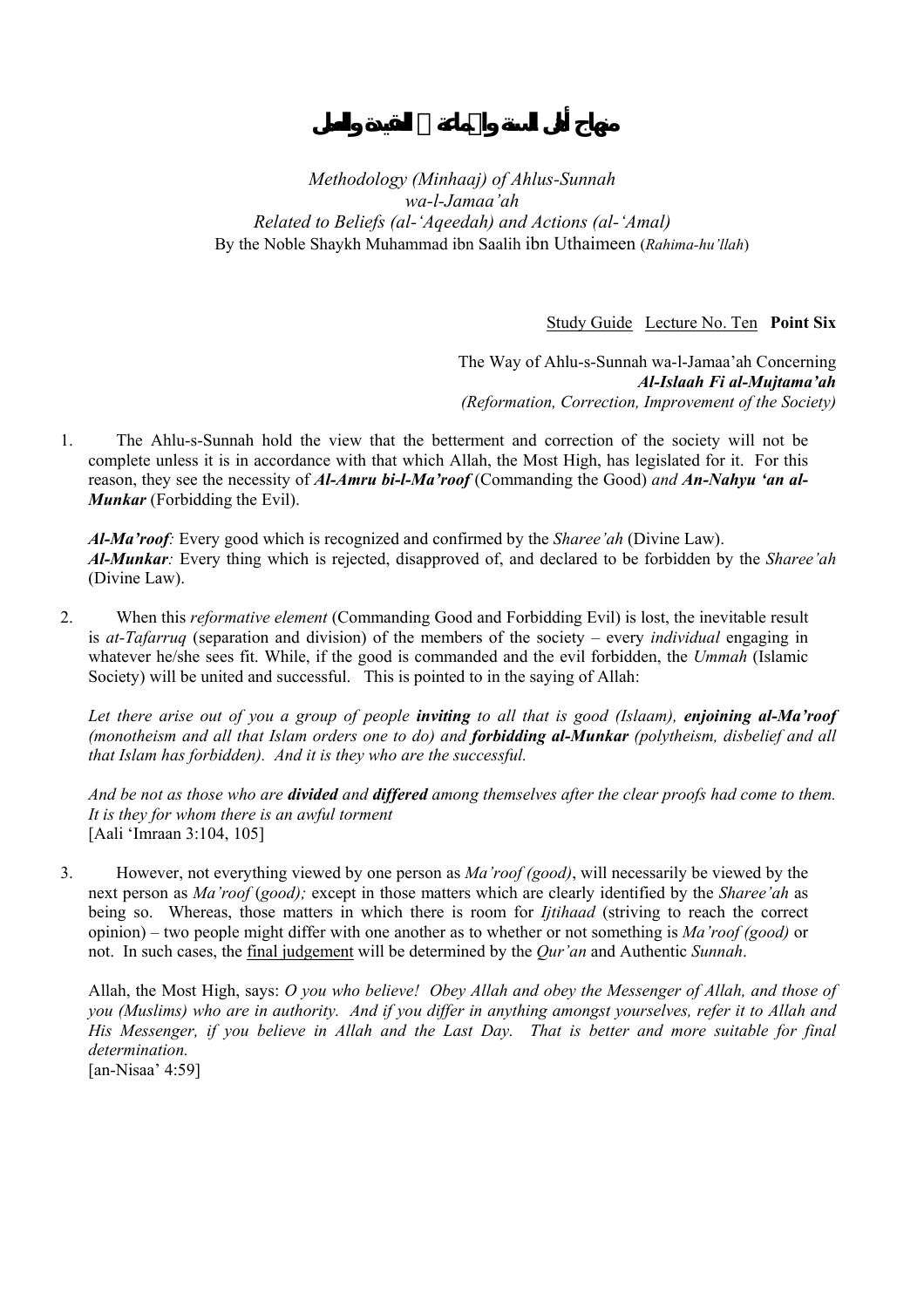#### Three Necessary Considerations For Commanding Good and Forbidding Evil

- 1st. One must have correct **knowledge** of the *Islamic Ruling* concerning the matter which you are going to command or forbid. One must be sure that what you are commanding the people with is *actually Ma'roof* (good), and what you are forbidding them is *actually Munkar* (evil) – in accordance with the *Sharee'ah* (Divine Law), not simply what one *thinks* or *believes* to be so.
- 2nd. *Before commanding* someone to do *al*-*Ma'roof* (good), one must be sure that the person has not already fulfilled the obligation upon them in that matter, or that the person doesn't have a *legal excuse* or *exemption* from that obligation. Likewise, *before forbidding* someone from *al*-*Munkar* (evil), one must be sure that the person has in fact engaged in that forbidden act, and has no legitimate excuse for doing so. One must be sure of the *condition* of the person being commanded or forbidden.
- *3rd.* The resultant harm or evil which may come about due to someone's *commanding good* or *forbidden evil –* should not be *greater* than the evil which you are trying to stop, nor *weightier* than the good which you are trying to achieve. Therefore, there may be cases where it may not beneficial or wise to forbid an evil, if the resultant harm or evil is greater than the evil which you are trying to stop. In such cases, one should be patient and let things take their natural course, and Allah brings an end to that evil in time.

In such cases, we are expected to apply the rule of *at-Tadarruj* (Graduality). Little by little steering the people away that evil, until they leave it completely.

#### General Principle

*"Inna Dar'a al-Mafaasid muqaddim 'ala Jalbi al-Masaalih" Repulsing* **harm** takes precedence over the *procurement/acquisition* of **benefit**.

This principle is indicated in the Qur'an, in the saying of Allah, the Most High: *And do not insult those whom they (the pagan disbelievers) worship [call upon] besides Allah, lest they insult Allah wrongfully without knowledge…*[al-'An'aam 6:108]

However, this principle is not absolute, i.e. it is not applicable in absolutely every situation. It is applicable if the case where the resultant harm or evil is equal to the benefit intended by the action. Likewise, it is applicable is the situation where the resultant harm is greater than the benefit intended.

On the other hand, in the situation where the resultant harm or evil is insignificant in comparison to the benefit achieved by the intended action – precedence is given to the benefit, without consideration of the resultant harm.

#### An Example From *al-Ahkaam al-Kawniyyah* (Universal Laws)

An example of this is the general, overall benefit - for the *land*, *people* and *animals* - which comes with **rain.**  The very same rain might cause harm to someone who has just built the roof on his house. It might ruin all of his work. However, this harm is *insignificant* in the face of the general benefit received by every other creature.

#### An Example from *al-Ahkaam ash-Shar'eeyah* (Legislative/Legal Rulings)

Of the many examples found in the *Sharee'ah* (Divine Law) is the prohibition of *ar-Ribaa* (Interest), *al-Khamr* (Alcohol) and *al-Maisir* (Gambling). Although it is a loss to some of the people – the prohibition of these things is of general benefit to most of the people, or the society as a whole. Hence, looking to the general benefit of the majority outweighs, and takes precedence over, the loss of the few.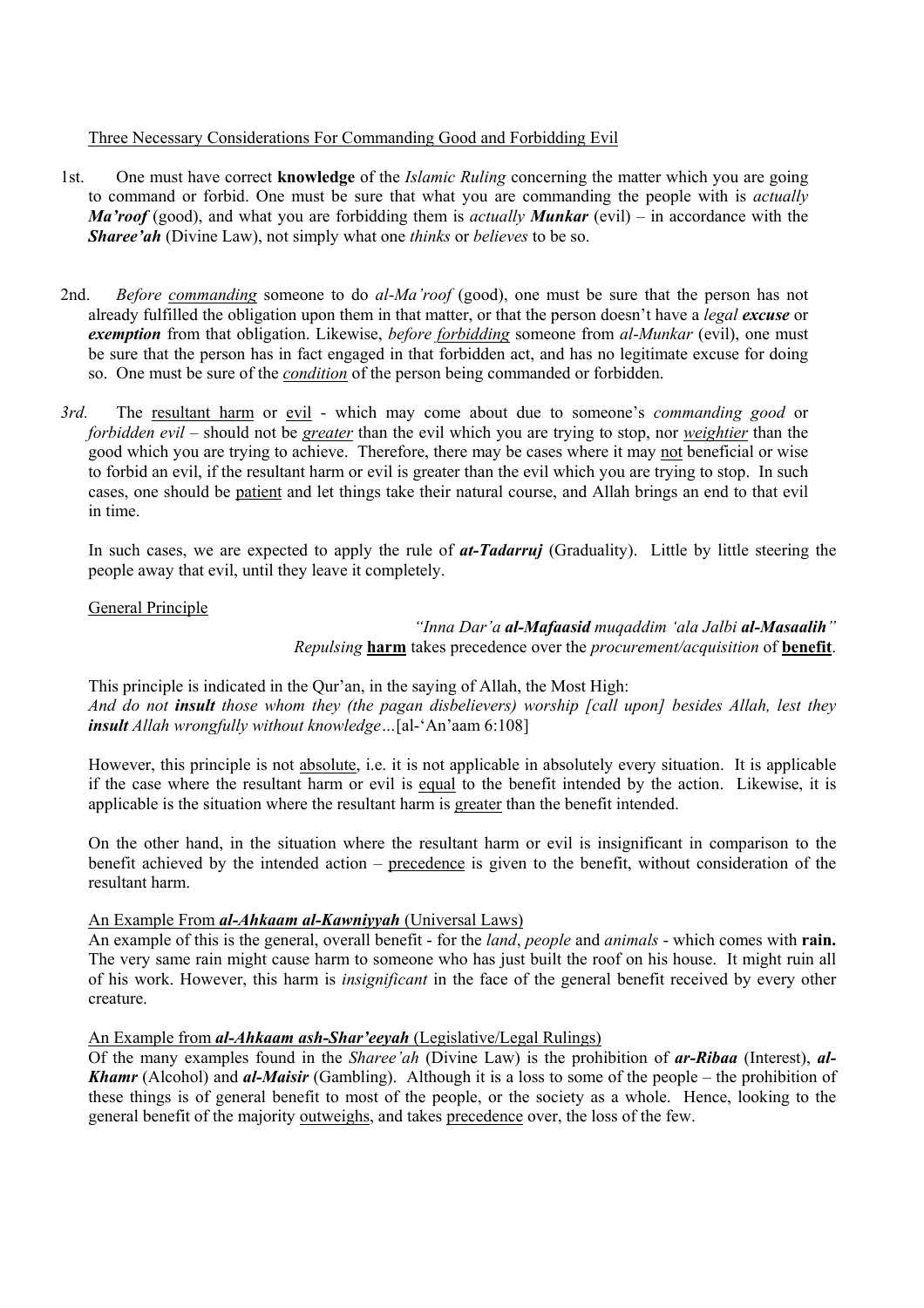- 1. What is meant by the terms: *al*-*Ma'roof* and *al-Munkar*?
- 2. What is the benefit of *Commanding the Good* and *Forbidding Evil* in the Society?
- 3. When people differ as to what is *good* and *bad*, how can we resolve their difference?
- 4. What are the <u>three</u> *Considerations* in Commanding the Good and Forbidding Evil?<br>5. What is the *General Principle* applied to the situation where both benefit and harn
- 5. What is the *General Principle* applied to the situation where both benefit and harm may result from the same action?
- 6. Is this an *Absolute Principle* for every situation? [Explain]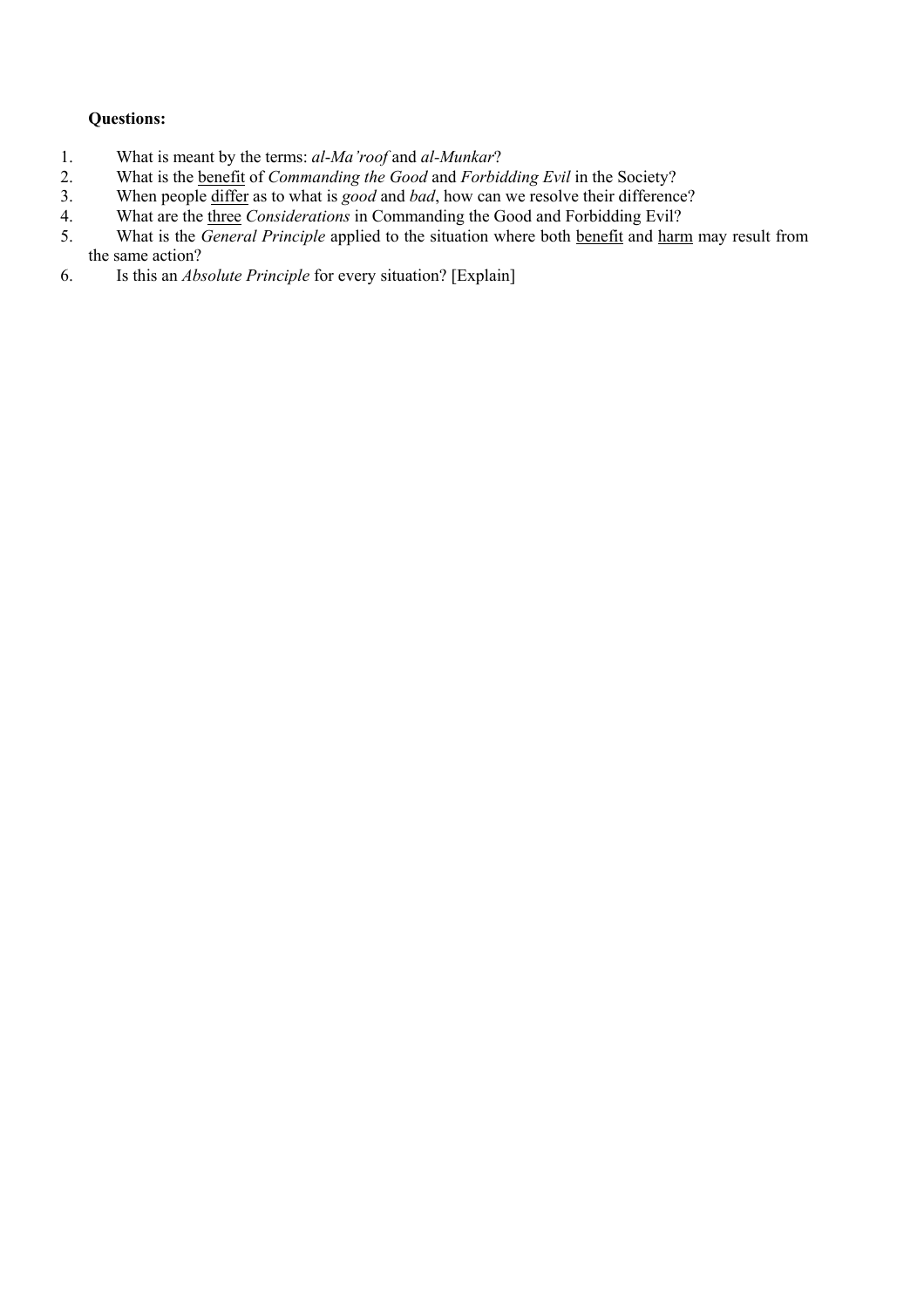Study Guide Lecture No. Ten (cont'd) **Point Seven** 

The Saying of Ahlu-s-Sunnah wa-l-Jamaa'ah Concerning Faith/Belief *Al-Emaan* 

The reality of *Emaan*, according to Ahlu-s-Sunnah wa-l-Jamaa'ah is:

1st. *Conviction* in the Heart,

2nd. *Speech* on the Tongue, and

3rd. *Actions* by the Limbs (body parts).

The proof for this statement is the saying of the Messenger of Allah: *Verily, al-Emaan (Faith) consists of seventy some odd branches; the highest of them is the saying: Laa ilaaha illa Allah* (Nothing deserves to be worshipped except Allah); and the lowest branch is the *removal of something harmful from the road; and al-Hayaa' (Modesty) is a branch of Emaan..*  [al-Bukhaaree & Muslim ]

**The Speech** upon the tongue is the saying: *Laa ilaaha illa Allah*. **The Action** of the limbs is *removing something harmful from the road*. The *Action of the heart* is *modesty*. **The Conviction** in the heart is believing in Allah, His Angels, His Scriptures, His Messengers, the

Judgement Day, and the Divine Decree, the good and bad of it. And this is based upon the saying of the Prophet:

*Al-Emaan is to believe in Allah His Angels, His Scriptures, His Messengers, the Judgement Day, and to believe in the Divine Decree, the good and bad of it.*  [Muslim, from Umar ibn al-Khattaab]

Ahlu-s-Sunnah wa-l-Jamaa'ah also hold that *Emaan* (Faith) *increases* and *decreases*. The Qur'an points to its increase, while *rational necessity* points to the fact that everything which is confirmed to increase, must necessarily have the potential to decrease.

Allah says in the Qur'an: *…And the believers may increase in Faith…*[al-Muddaththir 74:31] Allah says: *As for those who believe, it has increased their Faith.* [at-Tawbah 9:124] [see also: *Aali 'Imraan* 3:173; *al-Anfaal* 8:2; *al-Ahzaab* 33:22; *al-Fath* 48:4; and the Chapter Heading (33) of Imaam al-Bukhaaree 1/76, no. 44: *Faith Increases and Decreases*]

Since, *Emaan* also includes *speech* and *actions*, there is no doubt that the speech of the people differs from one person to another. The one who says: *Subhaan Allah* (Allah is Free from all Imperfections), *wa al-Hamdu li-llah* (all Praise belongs to Allah)*, wa Allahu Akbar* (Allah is the Greatest) one time is certainly not like the one who says it one hundred times.

Likewise, the *Emaan* which is *conviction in the heart* also differs in *strength* and *weakness* from one person to another. The Prophet Ibraaheem said: *…My Lord! Show me how You give life to the dead. He (Allah) said: Do you not believe? He (Ibraaheem) said: Yes (I believe), but in order that the conviction in my heart will be stronger…*[al-Baqarah 2:260]